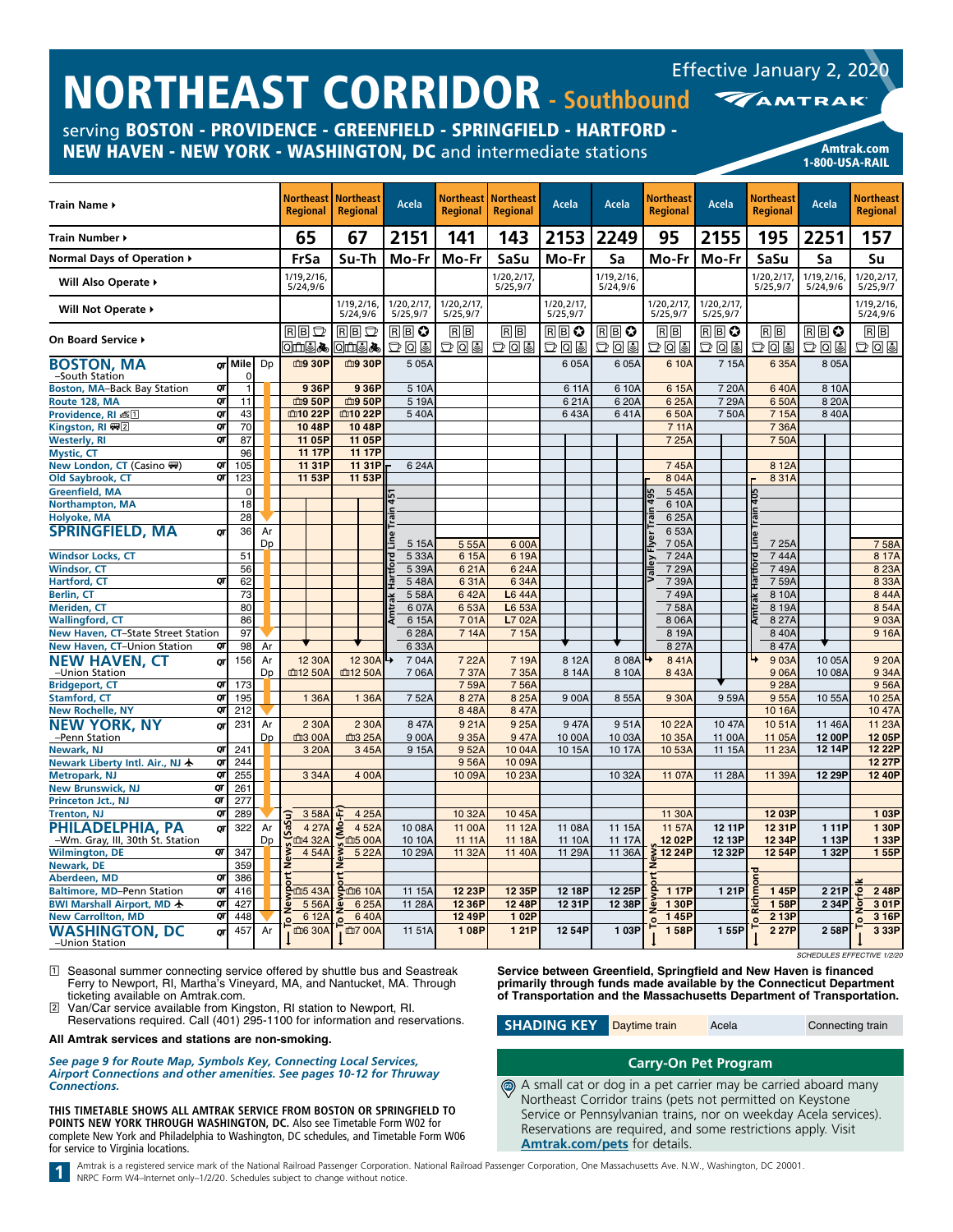| <b>INURINEASI LURRIDUR - Southbound</b>                                                                                                |           |                |    |                                     |                                     |                                     |                        |                                     |                                     |                         |                        |                                     | <b>MAMTRAK</b>                      |                         |
|----------------------------------------------------------------------------------------------------------------------------------------|-----------|----------------|----|-------------------------------------|-------------------------------------|-------------------------------------|------------------------|-------------------------------------|-------------------------------------|-------------------------|------------------------|-------------------------------------|-------------------------------------|-------------------------|
| serving BOSTON - PROVIDENCE - GREENFIELD - SPRINGFIELD - HARTFORD -<br>NEW HAVEN - NEW YORK - WASHINGTON, DC and intermediate stations |           |                |    |                                     |                                     |                                     |                        |                                     |                                     |                         |                        |                                     | 1-800-USA-RAIL                      | Amtrak.com              |
| Train Name ▶                                                                                                                           |           |                |    | <b>Northeast</b><br><b>Regional</b> | <b>Northeast</b><br><b>Regional</b> | <b>Northeast</b><br><b>Regional</b> | Acela                  | <b>Northeast</b><br><b>Regional</b> | <b>Northeast</b><br><b>Regional</b> | Acela                   | Acela                  | <b>Northeast</b><br><b>Regional</b> | <b>Northeast</b><br><b>Regional</b> | Acela                   |
| Train Number ▶                                                                                                                         |           |                |    | 147                                 | 171                                 | 99                                  | 2159                   | 93                                  | 161                                 | 2163                    | 2253                   | 173                                 | 163                                 | 2261                    |
| Normal Days of Operation ▶                                                                                                             |           |                |    | Sa                                  | Mo-Fr                               | SaSu                                | Mo-Fr                  | Mo-Fr                               | SaSu                                | Mo-Fr                   | SaSu                   | Mo-Fr                               | Sa                                  | Su                      |
| Will Also Operate ▶                                                                                                                    |           |                |    | 1/19,2/16,<br>5/24,9/6              |                                     | 1/20,2/17,<br>5/25,9/7              |                        |                                     | 1/20,2/17,<br>5/25,9/7              |                         | 1/20,2/17,<br>5/25,9/7 |                                     | 1/19,2/16,<br>5/24,9/6              | 1/20,2/17,<br>5/25,9/7  |
| Will Not Operate ▶                                                                                                                     |           |                |    |                                     | 1/20,2/17,<br>5/25,9/7              |                                     | 1/20,2/17,<br>5/25,9/7 | 1/20.2/17.<br>5/25,9/7              |                                     | 1/20, 2/17,<br>5/25,9/7 |                        | 1/20,2/17,<br>5/25,9/7              |                                     | 1/19, 2/16,<br>5/24,9/6 |
| On Board Service ▶                                                                                                                     |           |                |    | $R$ $B$<br>つしっ                      | $B$ $B$<br>D0I                      | $R$ $B$<br>DQ                       | RB♡<br>あてす             | RB<br>あてる                           | $R$ $B$<br>DQ                       | RB♡<br>$D$ 0 9          | RB♡<br>あてる             | RB<br>つてき                           | $R$ $B$<br>$D$ Q &                  | RB♡<br>$D$ 0 9          |
| <b>BOSTON, MA</b><br>-South Station                                                                                                    |           | or Mile<br>0   | Dp |                                     | 8 15A                               | 840A                                | 910A                   | 930A                                | 940A                                | 11 05A                  | 11 05A                 | 11 15A                              | 11 38A                              | 12 05P                  |
| Boston, MA-Back Bay Station                                                                                                            | QT        | $\overline{1}$ |    |                                     | 821A                                | 845A                                | 9 15A                  | 9 36A                               | 945A                                | 11 11A                  | 11 10A                 | 11 21A                              | 11 43A                              | 12 10P                  |
| Route 128, MA                                                                                                                          | QT        | 11             |    |                                     | 831A                                | 855A                                | 9 25A                  | 946A                                | 955A                                | 11 20A                  | 11 19A                 | 11 32A                              | 11 53A                              | 12 20P                  |
| Providence, RI 点1<br>Kingston, RI ₩2                                                                                                   | QT<br>QT  | 43<br>70       |    |                                     | 855A<br>9 15A                       | 9 19A<br>940A                       | 946A                   | 10 11A<br>10 32A                    | 10 20A<br>1041A                     | 11 43A                  | 11 40A                 | 11 56A<br>12 16P                    | 12 19P<br>12 40P                    | 1241P                   |
| <b>Westerly, RI</b>                                                                                                                    | QT        | 87             |    |                                     |                                     | 953A                                |                        | 1046A                               |                                     |                         |                        |                                     | 12 55P                              |                         |
| <b>Mystic, CT</b>                                                                                                                      |           | 96             |    |                                     |                                     | 1004A                               |                        | 10 56A                              |                                     |                         |                        |                                     |                                     |                         |
| New London, CT (Casino ()                                                                                                              | QΓ        | 105            |    |                                     | 948A                                | 10 17A                              |                        | 11 12A                              | 11 15A                              |                         |                        | 1248P                               | 1 17P                               |                         |
| Old Saybrook, CT                                                                                                                       | QT        | 123            |    |                                     |                                     |                                     |                        | 11 31A                              | 11 35A                              |                         |                        |                                     | 1 36P                               |                         |
| <b>Greenfield, MA</b>                                                                                                                  |           | $\overline{0}$ |    |                                     | 7 35A                               |                                     |                        |                                     | 915A                                |                         |                        |                                     |                                     |                         |
| <b>Northampton, MA</b>                                                                                                                 |           | 18<br>28       |    |                                     | 8 00A<br>8 15A                      |                                     |                        |                                     | 940A                                |                         |                        |                                     |                                     |                         |
| <b>Holyoke, MA</b><br><b>SPRINGFIELD, MA</b>                                                                                           |           | 36             | Ar |                                     | 843A                                |                                     |                        |                                     | 955A<br>10 23A                      |                         |                        |                                     |                                     |                         |
|                                                                                                                                        | QΤ        |                | Dp | 8 35A                               | 8 55A                               |                                     |                        |                                     | 10 34A                              |                         |                        | 1205P                               | 12 30P                              |                         |
| <b>Windsor Locks, CT</b>                                                                                                               |           | 51             |    | 854A                                | 9 14A                               |                                     |                        |                                     | 1053A                               |                         |                        | 12 24P                              | 12 49P                              |                         |
| <b>Windsor, CT</b><br>Hartford, CT                                                                                                     | σr        | 56<br>62       |    | 9 00A<br>9 10A                      | 9 19A<br>9 29A                      |                                     |                        |                                     | 10 59A<br>11 08A                    |                         |                        | 12 29P<br>12 39P                    | 12 55P<br>105P                      |                         |
| Berlin, CT                                                                                                                             |           | 73             |    | 9 22A                               | 940A                                |                                     |                        |                                     | 11 19A                              |                         |                        | 12 50P                              | 1 16P                               |                         |
| <b>Meriden, CT</b>                                                                                                                     |           | 80             |    | 9 32A                               | 949A                                |                                     |                        |                                     | 11 29A                              |                         |                        | 12 59P                              | L1 24P                              |                         |
| <b>Wallingford, CT</b>                                                                                                                 |           | 86             |    | 941A                                | 957A                                |                                     |                        |                                     | 11 36A                              |                         |                        | 107P                                | L1 32P                              |                         |
| New Haven, CT-State Street Station                                                                                                     |           | 97             |    | 954A                                | 10 10A                              |                                     |                        |                                     | 11 49A                              |                         |                        | 120P                                | 145P                                |                         |
| New Haven, CT-Union Station                                                                                                            | QT        | 98             | Ar |                                     | 10 18A                              |                                     |                        |                                     | 11 56A                              |                         |                        | 1 28P                               | 152P                                |                         |
| <b>NEW HAVEN, CT</b>                                                                                                                   | OΤ        | 156            | Ar | 10 02A                              | 10 38A                              | 11 03A                              | 11 13A                 | 12 04P                              | 12 04P                              | 112P                    | 1 08P                  | 138P                                | 204P                                | 204P                    |
| -Union Station                                                                                                                         | QΓ        |                | Dp | 10 18A                              | 10 40A                              | 11 05A                              | 11 16A                 | 12 08P                              | 12 06P                              | 115P                    | 1 10P                  | 140P                                | 206P                                | 206P                    |
| <b>Bridgeport, CT</b><br><b>Stamford, CT</b>                                                                                           | QT        | 173<br>195     |    | 10 40A<br>11 11A                    | 11 02A<br>11 29A                    | 11 27A<br>11 55A                    | 12 01P                 | 12 30P<br>101P                      | 12 28P<br>12 55P                    | 201P                    | 1 55P                  | 202P<br>2 2 9 P                     | 2 28P<br>2 55P                      | 256P                    |
| <b>New Rochelle, NY</b>                                                                                                                | QT        | 212            |    | 11 38A                              |                                     | 12 16P                              |                        | 1 22P                               | 1 17P                               |                         |                        | 250P                                | 3 16P                               |                         |
| <b>NEW YORK, NY</b>                                                                                                                    | QΤ        | 231            | Ar | 12 13P                              | 12 22P                              | 12 53P                              | 12 50P                 | 150P                                | 151P                                | 249P                    | 246P                   | 3 22P                               | 351P                                | 346P                    |
| -Penn Station                                                                                                                          |           |                | Dp | 12 50P                              | 12 35P                              | 117P                                | 100P                   | 202P                                | 205P                                | 3 00P                   | 3 00P                  | 335P                                | 4 05P                               | 4 00P                   |
| Newark, NJ                                                                                                                             | OΤ        | 241            |    | 107P                                | 12 52P                              | 1 35P                               | 1 15P                  | 2 19P                               | 2 22P                               | 3 15P                   | 3 14P                  | 353P                                | 4 22P                               | 414P                    |
| Newark Liberty Intl. Air., NJ 卡                                                                                                        | QT        | 244            |    | 1 12P                               | 12 57P                              | 140P                                |                        |                                     | 2 27P                               |                         |                        | 358P                                | 4 27P                               |                         |
| Metropark, NJ                                                                                                                          | QΓ<br>oτl | 255<br>261     |    | 1 25P                               | 1 10P<br>1 18P                      | 152P                                |                        | 2 3 4 P                             | 240P                                |                         | 3 29P                  | 4 13P                               | 441P                                | 4 29P                   |
| New Brunswick, NJ<br>Princeton Jct., NJ                                                                                                | QT        | 277            |    |                                     | 131P                                |                                     |                        |                                     |                                     |                         |                        |                                     |                                     |                         |
| <b>Trenton, NJ</b>                                                                                                                     | QT        | 289            |    | 148P                                | 139P                                | 2 19P                               |                        | 257P                                | 3 03P                               |                         |                        |                                     | 505P                                |                         |
| PHILADELPHIA, PA                                                                                                                       | QΓ        | 322            | Ar | 2 15P                               | 207P                                | 245P                                | 2 10P                  | 3 24P                               | 3 30P                               | 4 10P                   | 4 11P                  | 502P                                | 5 32P                               | 511P                    |
| -Wm. Gray, III, 30th St. Station                                                                                                       |           |                | Dp | 2 18P                               | 2 13P                               | 248P                                | 2 12P                  | 3 27P                               | 3 3 3 P                             | 412P                    | 4 13P                  | 505P                                | 5 35P                               | 513P                    |
| <b>Wilmington, DE</b>                                                                                                                  | QT        | 347            |    | 2 39P                               | 2 34P                               | 3 08P                               | 231P                   | 3 48P                               | 355P                                | 431P                    | 4 32P                  | 5 27P                               | 555P                                | 5 32P                   |
| Newark, DE                                                                                                                             |           | 359            |    |                                     |                                     |                                     |                        |                                     | ے<br>2                              |                         |                        |                                     |                                     |                         |
| Aberdeen, MD                                                                                                                           | QΓ<br>QT  | 386            |    | ॰                                   | 3 03P<br>3 3 2 P                    |                                     |                        |                                     | 4 22P<br>450P                       |                         |                        |                                     |                                     |                         |
| <b>Baltimore, MD-Penn Station</b><br>BWI Marshall Airport, MD +                                                                        | QΓ        | 416<br>427     |    | 3 30P<br>3 43P                      | 3 47P                               | 3 58P<br>411P                       | 3 20P<br>3 3 3 P       | 438P<br>451P                        | 503P                                | 519P<br>532P            | 5 24P<br>537P          | 626P<br>640P                        | 6 52P<br>706P                       | 6 24P<br>637P           |
| <b>New Carrollton, MD</b>                                                                                                              | QT        | 448            |    | S<br>4 00P                          | 4 01P                               | 4 25P                               |                        | $\overline{\mathbf{r}}$<br>505P     | 5 16P                               |                         |                        | 653P                                | 7 20P                               |                         |
| <b>WASHINGTON, DC</b>                                                                                                                  | στ        | 457            | Ar | 으<br>4 12P                          | 4 17P                               | ۰<br>437P                           | 356P                   | 5 18P                               | 533P                                | 556P                    | 5 59P                  | 7 10P                               | 738P                                | 6 59P                   |
| -Union Station                                                                                                                         |           |                |    |                                     |                                     |                                     |                        |                                     |                                     |                         |                        |                                     |                                     |                         |

1 Seasonal summer connecting service offered by shuttle bus and Seastreak Ferry to Newport, RI, Martha's Vineyard, MA, and Nantucket, MA. Through ticketing available on Amtrak.com.

NORTHEAST CORRIDOR **- Southbound**

Reservations required. Call (401) 295-1100 for information and reservations.

**All Amtrak services and stations are non-smoking.**

*See page 9 for Route Map, Symbols Key, Connecting Local Services, Airport Connections and other amenities. See pages 10-12 for Thruway Connections.*

**THIS TIMETABLE SHOWS ALL AMTRAK SERVICE FROM BOSTON OR SPRINGFIELD TO POINTS NEW YORK THROUGH WASHINGTON, DC.** Also see Timetable Form W02 for complete New York and Philadelphia to Washington, DC schedules, and Timetable Form W06 for service to Virginia locations.

*SCHEDULES EFFECTIVE 1/2/20*

**Service between Greenfield, Springfield and New Haven is financed primarily through funds made available by the Connecticut Department of Transportation and the Massachusetts Department of Transportation.**

# **Carry-On Pet Program**

A small cat or dog in a pet carrier may be carried aboard many Northeast Corridor trains (pets not permitted on Keystone Service or Pennsylvanian trains, nor on weekday Acela services). Reservations are required, and some restrictions apply. Visit **[Amtrak.com/pets](https://www.amtrak.com/pets)** for details.  $\bigcirc$ 

Amtrak is a registered service mark of the National Railroad Passenger Corporation. National Railroad Passenger Corporation, One Massachusetts Ave. N.W., Washington, DC 20001.<br>NRPC Form W4-Internet only-1/2/20. Schedules s



**SHADING KEY** Daytime train Acela **Connecting train** 

# Effective January 2, 2020

2 Van/Car service available from Kingston, RI station to Newport, RI.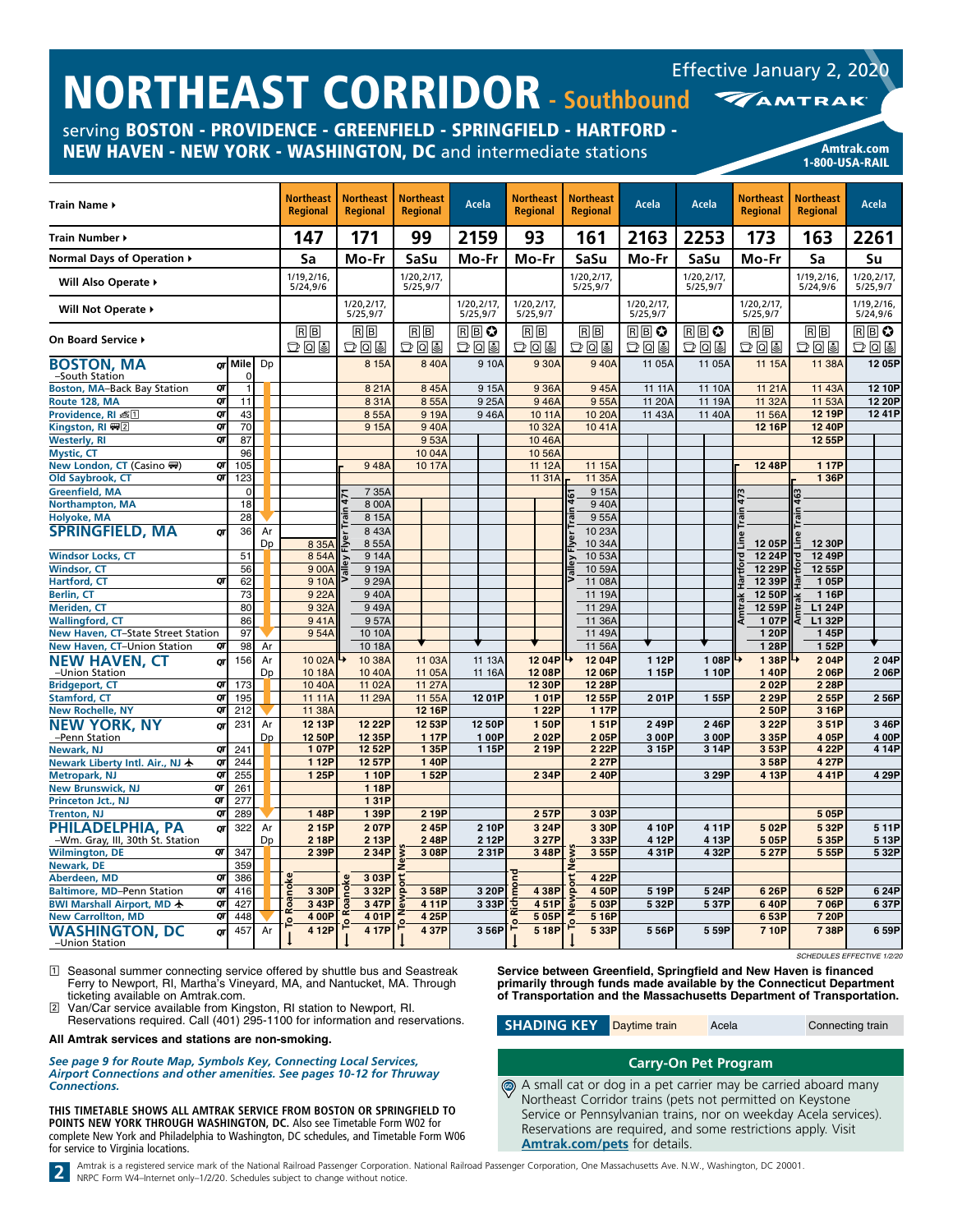| serving BOSTON - PROVIDENCE - GREENFIELD - SPRINGFIELD - HARTFORD -<br>NEW HAVEN - NEW YORK - WASHINGTON, DC and intermediate stations |          |                   |    |                        |        |                                     |                         |                        |                              |                              |                       |                       |                        |                        | 1-800-USA-RAIL        | <b>Amtrak.com</b>                               |
|----------------------------------------------------------------------------------------------------------------------------------------|----------|-------------------|----|------------------------|--------|-------------------------------------|-------------------------|------------------------|------------------------------|------------------------------|-----------------------|-----------------------|------------------------|------------------------|-----------------------|-------------------------------------------------|
| Train Name ▶                                                                                                                           |          |                   |    | Acela                  |        | <b>Northeast</b><br><b>Regional</b> | <b>Acela</b>            | Acela                  | Northeast<br><b>Regional</b> | <b>Northeast</b><br>Regional |                       | Vermonter Vermonter   | Acela                  | Acela                  | <b>Regional</b>       | <b>Northeast   Northeast</b><br><b>Regional</b> |
| Train Number ▶                                                                                                                         |          |                   |    | 2165                   |        | 149                                 | 2167                    | 2255                   | 135                          | 137                          | 57                    | 55                    | 2257                   | 2171                   | 175                   | 165                                             |
| Normal Days of Operation ▶                                                                                                             |          |                   |    | Mo-Fr                  |        | Su                                  | Mo-Fr                   | SaSu                   | SaSu                         | Mo-Fr                        | SaSu                  | Mo-Fr                 | Su                     | Mo-Fr                  | Mo-Fr                 | SaSu                                            |
| Will Also Operate >                                                                                                                    |          |                   |    |                        |        | 1/20,2/17,<br>5/25,9/7              |                         | 1/20,2/17,<br>5/25,9/7 | 1/20,2/17,<br>5/25,9/7       |                              | 1/20,2/17<br>5/25,9/7 |                       | 1/20,2/17<br>5/25,9/7  |                        |                       | 1/20,2/17,<br>5/25,9/7                          |
| <b>Will Not Operate ▶</b>                                                                                                              |          |                   |    | 1/20,2/17,<br>5/25,9/7 |        | 1/19,2/16,<br>5/24,9/6              | 1/20, 2/17,<br>5/25,9/7 |                        |                              | 1/20, 2/17,<br>5/25,9/7      |                       | 1/20,2/17<br>5/25,9/7 | 1/19,2/16,<br>5/24,9/6 | 1/20.2/17.<br>5/25,9/7 | 1/20,2/17<br>5/25,9/7 |                                                 |
| On Board Service ▶                                                                                                                     |          |                   |    | RB≎<br>$D$ Q &         |        | $B$ $B$<br>$D$ 0 9                  | RB♡<br>$D$ 0 9          | RB♡<br>D0I             | RB<br>つてき                    | $B$ $B$<br>つてる               | RB<br>D0E             | $B$ $B$<br>D05        | R®≎<br>D05             | RBO<br>D05             | $B$ $B$<br>D09        | $B$ $B$<br> D 0 9                               |
| BOSTON, MA                                                                                                                             |          | or Mile           | Dp |                        | 12 10P | 12 15P                              | 105P                    | 110P                   | 140P                         | 140P                         |                       |                       | 3 00P                  | 310P                   | 3 20P                 | 3 10P                                           |
| -South Station<br><b>Boston, MA-Back Bay Station</b>                                                                                   | QT       | 0<br>$\mathbf{1}$ |    |                        | 12 15P | 12 21P                              | 1 11P                   | 114P                   | 145P                         | 146P                         |                       |                       | 3 06P                  | 3 15P                  | 3 26P                 | 3 16P                                           |
| Route 128, MA                                                                                                                          | QT       | 11                |    |                        | 12 24P | 12 32P                              | 120P                    | 1 23P                  | 155P                         | 157P                         |                       |                       | 3 16P                  | 324P                   | 337P                  | 3 26P                                           |
| Providence, RI 毫円                                                                                                                      | QT       | 43                |    |                        | 1246P  | 1257P                               | 141P                    | 144P                   | 2 19P                        | 2 2 1 P                      |                       |                       | 337P                   | 345P                   | 401P                  | 3 50P                                           |
| Kingston, RI (무)                                                                                                                       | OΤ       | 70                |    |                        |        | 1 18P                               |                         |                        | 2 39P                        | 242P                         |                       |                       |                        |                        | 4 22P                 | 4 12P                                           |
| <b>Westerly, RI</b>                                                                                                                    | QT       | 87                |    |                        |        | 1 33P                               |                         |                        |                              |                              |                       |                       |                        |                        |                       | 4 26P                                           |
| <b>Mystic, CT</b>                                                                                                                      |          | 96                |    |                        |        |                                     |                         |                        |                              |                              |                       |                       |                        |                        | 444P                  | 4 35P                                           |
| New London, CT (Casino ()                                                                                                              | QT       | 105               |    |                        |        | 154P                                |                         |                        | 3 13P                        | 3 14P                        |                       |                       |                        |                        | 457P                  | 448P                                            |
| Old Saybrook, CT                                                                                                                       | QT       | 123               |    |                        |        | 2 13P                               |                         |                        |                              | 3 3 2 P                      |                       |                       |                        |                        | 515P                  | 5 06P                                           |
| Greenfield, MA                                                                                                                         |          | $\mathbf 0$       |    |                        |        |                                     |                         |                        |                              |                              | 1 36P                 | 1 36P                 |                        |                        |                       |                                                 |
| <b>Northampton, MA</b>                                                                                                                 |          | 18                |    |                        |        | gg                                  |                         |                        |                              |                              | 201P                  | 201P                  |                        |                        |                       |                                                 |
| Holyoke, MA                                                                                                                            |          | 28                |    |                        |        |                                     |                         |                        |                              |                              | 2 16P                 | 2 16P                 |                        |                        |                       |                                                 |
| <b>SPRINGFIELD, MA</b>                                                                                                                 | σr       | 36                | Ar |                        |        |                                     |                         |                        |                              |                              | 2 35P                 | 2 3 5 P               |                        |                        |                       |                                                 |
|                                                                                                                                        |          |                   | Dp |                        |        | 105P                                |                         |                        |                              |                              | 2 50P                 | 250P                  |                        |                        | 355P                  | 4 00P                                           |
| <b>Windsor Locks, CT</b>                                                                                                               |          | 51                |    |                        |        | 1 24P                               |                         |                        |                              |                              | 3 12P                 | 3 12P                 |                        |                        | 414P                  | 4 19P                                           |
| <b>Windsor, CT</b><br><b>Hartford, CT</b>                                                                                              | OΤ       | 56<br>62          |    |                        |        | 1 29P<br>1 39P                      |                         |                        |                              |                              | 3 27P                 | 3 27P                 |                        |                        | 4 19P<br>4 29P        | 4 25P<br>4 34P                                  |
|                                                                                                                                        |          | 73                |    |                        |        | 149P                                |                         |                        |                              |                              |                       |                       |                        |                        | 440P                  | 444P                                            |
| Berlin, CT                                                                                                                             |          | 80                |    |                        |        | 157P                                |                         |                        |                              |                              |                       |                       |                        |                        |                       |                                                 |
| Meriden, CT<br><b>Wallingford, CT</b>                                                                                                  |          |                   |    |                        |        |                                     |                         |                        |                              |                              | 3 49P                 | 349P                  |                        |                        | 449P<br>457P          | <b>L4 54P</b><br>L5 03P                         |
|                                                                                                                                        |          | 86<br>97          |    |                        |        | 205P                                |                         |                        |                              |                              |                       |                       |                        |                        |                       |                                                 |
| New Haven, CT-State Street Station                                                                                                     |          |                   |    |                        |        | 2 20P                               |                         |                        |                              |                              |                       |                       |                        |                        | 510P                  | 5 16P                                           |
| New Haven, CT-Union Station                                                                                                            | QT       | 98                | Ar |                        |        | 227P                                |                         |                        |                              |                              |                       |                       |                        |                        | 518P                  | 5 23P                                           |
| <b>NEW HAVEN, CT</b>                                                                                                                   | QT       | 156               | Ar |                        | 2 14P  | ↳<br>241P                           | 3 13P                   | 3 08P                  | 4 02P                        | 407P                         | 4 14P                 | 4 15P                 | 5 06P                  | 5 11P                  | 543P                  | 5 33P                                           |
| -Union Station                                                                                                                         |          |                   | Dp |                        | 2 16P  | 243P                                | 3 16P                   | 3 10P                  | 4 04P                        | 409P                         | 4 34P                 | 439P                  | 509P                   | 5 13P                  | 545P                  | 5 35P                                           |
| <b>Bridgeport, CT</b><br><b>Stamford, CT</b>                                                                                           | QΓ<br>QT | 173<br>195        |    |                        | 301P   | 3 05P<br>331P                       | 401P                    | 3 55P                  | 4 26P<br>455P                | 431P<br>458P                 | 457P<br>5 25P         | 501P<br>528P          | 555P                   | 559P                   | 633P                  | 557P<br>6 25P                                   |
| <b>New Rochelle, NY</b>                                                                                                                | QT       | 212               |    |                        |        | 356P                                |                         |                        | 5 16P                        | 5 23P                        |                       |                       |                        |                        |                       | 648P                                            |
| <b>NEW YORK, NY</b>                                                                                                                    |          | 231               | Ar |                        | 350P   | 4 33P                               | 450P                    | 446P                   | 551P                         | 601P                         | 6 25P                 | 625P                  | 646P                   | 647P                   | 728P                  | 731P                                            |
| -Penn Station                                                                                                                          | QΤ       |                   | Dp |                        | 400P   | 505P                                | 500P                    | 5 00P                  | 6 05P                        | 625P                         | 701P                  | 645P                  | 700P                   | 700P                   | 740P                  | 801P                                            |
| Newark, NJ                                                                                                                             | QT       | 241               |    |                        | 4 15P  | 5 22P                               | 5 15P                   | 514P                   | 6 22P                        | 642P                         | 7 18P                 | 703P                  | 714P                   | 715P                   | 758P                  | 8 18P                                           |
| Newark Liberty Intl. Air., NJ ★                                                                                                        | QT       | 244               |    |                        |        | 5 27P                               |                         |                        | 6 27P                        | 647P                         |                       |                       |                        |                        | 803P                  | 8 23P                                           |
| Metropark, NJ                                                                                                                          | QT       | 255               |    |                        |        | 541P                                |                         | 5 29P                  | 640P                         | 701P                         | 733P                  |                       | 7 29P                  |                        | 8 16P                 | 8 38P                                           |
| <b>New Brunswick, NJ</b>                                                                                                               | QT       | 261               |    |                        |        |                                     |                         |                        |                              |                              |                       |                       |                        |                        |                       | 8 46P                                           |
| Princeton Jct., NJ                                                                                                                     | QT       | 277               |    |                        |        |                                     |                         |                        |                              |                              |                       |                       |                        |                        |                       | 9 0 OP                                          |
| <b>Trenton, NJ</b>                                                                                                                     | QΤ       | 289               |    |                        |        | 603P                                |                         |                        | 703P                         | 724P                         | 757P                  | 738P                  |                        |                        | 838P                  | 908P                                            |
| PHILADELPHIA, PA                                                                                                                       | QΓ       | 322               | Ar |                        | 511P   | 631P                                | 608P                    | 611P                   | 732P                         | 752P                         | 8 25P                 | 807P                  | 811P                   | 809P                   | 910P                  | 935P                                            |
| -Wm. Gray, III, 30th St. Station                                                                                                       |          |                   | Dp |                        | 5 13P  | 6 34P                               | 6 10P                   | 613P                   | 735P                         | 755P                         | 8 28P                 | 8 11P                 | 8 13P                  | 8 11P                  | 914P                  | 938P                                            |
| <b>Wilmington, DE</b>                                                                                                                  | QΓ       | 347               |    |                        | 532P   | 655P                                | 629P                    | 632P                   | 754P                         | 8 16P                        | 8 49P                 | 8 3 2 P               | 8 32P                  | 830P                   | 934P                  | 10 00P                                          |
| Newark, DE                                                                                                                             |          | 359               |    |                        |        |                                     |                         |                        | 8 05P                        |                              |                       |                       |                        |                        |                       |                                                 |
| Aberdeen, MD                                                                                                                           | QT       | 386               |    |                        |        |                                     |                         |                        | 8 26P                        |                              |                       |                       |                        |                        |                       |                                                 |
| Baltimore, MD-Penn Station                                                                                                             | QT       | 416               |    |                        | 624P   | 752P                                | 718P                    | 721P                   | 854P                         | 906P                         | 941P                  | 925P                  | 921P                   | 9 19P                  | 1031P                 | 10 49P                                          |
| BWI Marshall Airport, MD 卡                                                                                                             | QΓ       | 427               |    |                        | 637P   | 8 06P                               | 731P                    | 734P                   | 907P                         | 919P                         | 954P                  |                       | 934P                   | 932P                   | 1046P                 | 11 03P                                          |
| <b>New Carrollton, MD</b>                                                                                                              | QT       | 448               |    |                        |        | 8 20P                               |                         |                        | 921P                         | 932P                         | 10 07P                | 948P                  |                        |                        | 11 01P                | 11 19P                                          |
| <b>WASHINGTON, DC</b>                                                                                                                  | QΓ       | 457               | Ar |                        | 658P   | 842P                                | 756P                    | 759P                   | 937P                         | 952P                         | 10 28P                | 1002P                 | 959P                   | 956P                   | 11 16P                | 11 37P                                          |
| -Union Station                                                                                                                         |          |                   |    |                        |        |                                     |                         |                        |                              |                              |                       |                       |                        |                        |                       |                                                 |

*SCHEDULES EFFECTIVE 1/2/20*

Effective January 2, 2020

1 Seasonal summer connecting service offered by shuttle bus and Seastreak Ferry to Newport, RI, Martha's Vineyard, MA, and Nantucket, MA. Through ticketing available on Amtrak.com.

**NORTHEAST CORRIDOR** 

2 Van/Car service available from Kingston, RI station to Newport, RI.

Reservations required. Call (401) 295-1100 for information and reservations. \* Connecting Train 465 operates Sundays only.

#### **All Amtrak services and stations are non-smoking.**

*See page 9 for Route Map, Symbols Key, Connecting Local Services, Airport Connections and other amenities. See pages 10-12 for Thruway Connections.*

**Service between Greenfield, Springfield and New Haven is financed primarily through funds made available by the Connecticut Department of Transportation and the Massachusetts Department of Transportation.**

**THIS TIMETABLE SHOWS ALL AMTRAK SERVICE FROM BOSTON OR SPRINGFIELD TO POINTS NEW YORK THROUGH WASHINGTON, DC.** Also see Timetable Form W02 for complete New York and Philadelphia to Washington, DC schedules, and Timetable Form W06 for service to Virginia locations.

**SHADING KEY** Daytime train Acela **Connecting train**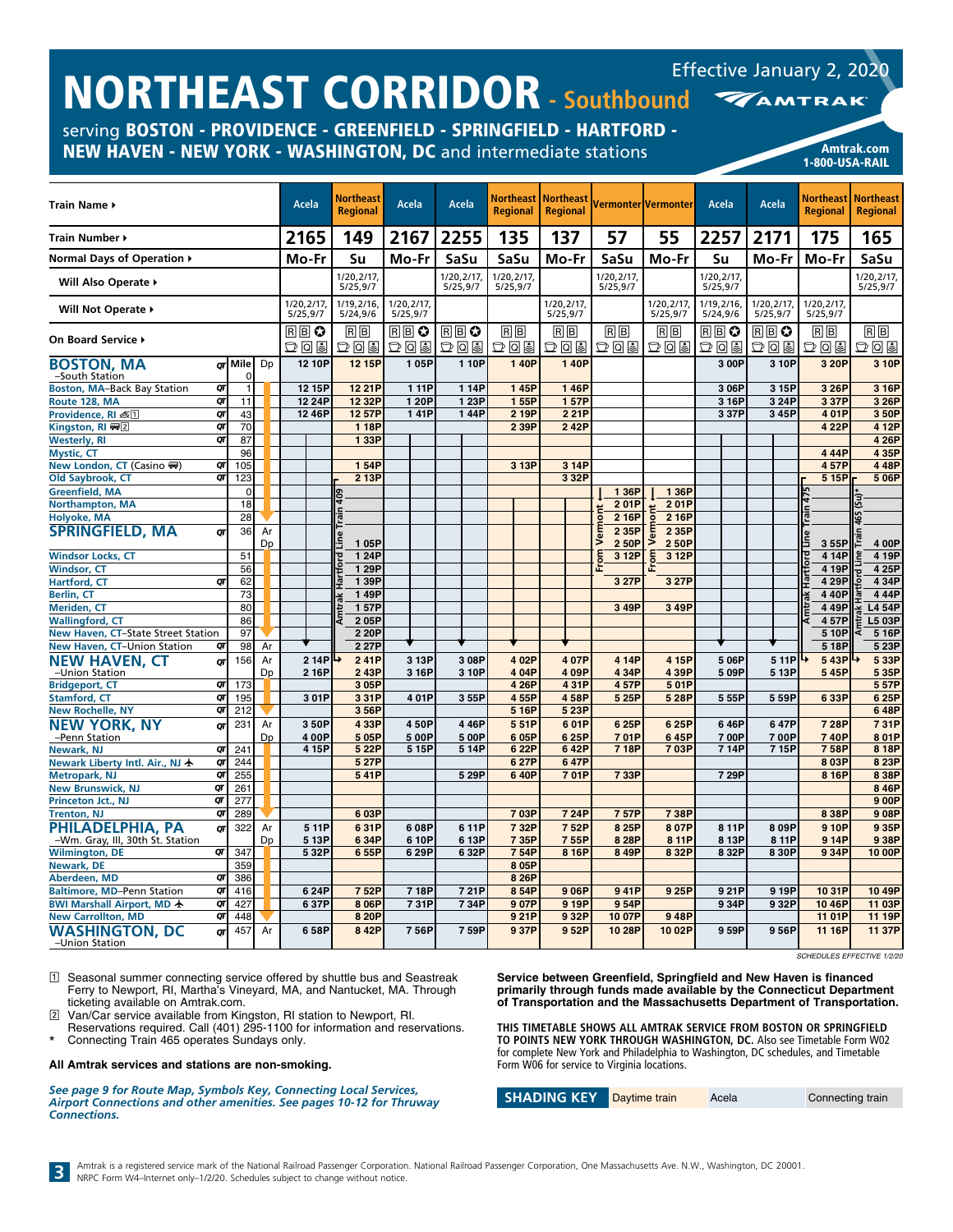| ITUITIEAJI TUINDUN SOUUDOUN<br>serving BOSTON - PROVIDENCE - GREENFIELD - SPRINGFIELD - HARTFORD -<br>NEW HAVEN - NEW YORK - WASHINGTON, DC and intermediate stations |          |              |    |                         |                  |                        |                              |                        |                                            |                                     |                                     |                                     |                                     |                               |                              | <b>Amtrak.com</b>                                                                         |
|-----------------------------------------------------------------------------------------------------------------------------------------------------------------------|----------|--------------|----|-------------------------|------------------|------------------------|------------------------------|------------------------|--------------------------------------------|-------------------------------------|-------------------------------------|-------------------------------------|-------------------------------------|-------------------------------|------------------------------|-------------------------------------------------------------------------------------------|
|                                                                                                                                                                       |          |              |    |                         |                  |                        |                              |                        |                                            |                                     |                                     |                                     |                                     |                               | 1-800-USA-RAIL               |                                                                                           |
| Train Name ▶                                                                                                                                                          |          |              |    | Acela                   |                  | Acela                  | Northeast<br><b>Regional</b> | Acela                  | Acela                                      | <b>Northeast</b><br><b>Regional</b> | <b>Northeast</b><br><b>Regional</b> | <b>Northeast</b><br><b>Regional</b> | <b>Northeast</b><br><b>Regional</b> | <b>Valley</b><br><b>Flyer</b> | Northeast<br><b>Regional</b> | <b>Northeast</b><br><b>Regional</b>                                                       |
| Train Number ▶                                                                                                                                                        |          |              |    | 2259                    |                  | 2173                   | 167                          | 2275                   | 2175                                       | 139                                 | 177                                 | 169                                 | 179                                 | 499                           | 65                           | 67                                                                                        |
| Normal Days of Operation ▶                                                                                                                                            |          |              |    | Su                      |                  | Mo-Fr                  | Sa                           | Su                     | Mo-Fr                                      | Su                                  | Mo-Fr                               | SaSu                                | Mo-Fr                               | SaSu                          | FrSa                         | Su-Th                                                                                     |
| Will Also Operate ▶                                                                                                                                                   |          |              |    | 1/20,2/17,<br>5/25,9/7  |                  |                        | 1/19,2/16,<br>5/24,9/6       | 1/20,2/17,<br>5/25,9/7 |                                            | 1/20, 2/17,<br>5/25,9/7             |                                     | 1/20,2/17,<br>5/25,9/7              |                                     | 1/20,2/17,<br>5/25,9/7        | 1/19.2/16.<br>5/24,9/6       |                                                                                           |
| Will Not Operate ▶                                                                                                                                                    |          |              |    | 1/19, 2/16,<br>5/24,9/6 |                  | 1/20,2/17,<br>5/25,9/7 |                              | 1/19,2/16,<br>5/24,9/6 | 1/20.2/17.<br>5/25,9/7                     | 1/19,2/16,<br>5/24,9/6              | 1/20,2/17,<br>5/25,9/7              |                                     | 1/20, 2/17<br>5/25,9/7              |                               |                              | 1/19,2/16<br>5/24,9/6                                                                     |
| On Board Service ▶                                                                                                                                                    |          |              |    | RBC<br>つてき              |                  | RBC<br>$D$ Q $E$       | $R$ $B$<br>あてす               | RB♡<br>D0I             | $\overline{\mathbb{B}}\mathbb{B}$ 0<br>つてる | RB<br>あてす                           | $R$ $B$<br>あてす                      | $R$ $B$<br>あてす                      | $R$ $B$<br>あてす                      | <b>Re</b>                     | $R$ $B$ $D$<br>◙₫₫₩          | RBD<br><b>OLLS&amp;</b>                                                                   |
| <b>BOSTON, MA</b><br>-South Station                                                                                                                                   |          | or Mile<br>0 | Dp |                         | 405P             | 4 15P                  | 4 25P                        | 5 00P                  | 5 20P                                      | 540P                                | 535P                                | 640P                                | 645P                                |                               | 血9 30P                       | 血9 30P                                                                                    |
| <b>Boston, MA-Back Bay Station</b>                                                                                                                                    | QT       |              |    |                         | 4 10P            | 4 20P                  | 4 30P                        | 506P                   | 5 26P                                      | 545P                                | 540P                                | 645P                                | 651P                                |                               | 936P                         | 936P                                                                                      |
| Route 128, MA                                                                                                                                                         | QT       | 11           |    |                         | 4 19P            | 4 29P                  | 441P                         | 516P                   | 535P                                       | 5 55P                               | 550P                                | 655P                                | 701P                                |                               | 血9 50P                       | 血9 50P                                                                                    |
| Providence, RI 离团                                                                                                                                                     | QΓ<br>QT | 43           |    |                         | 440P             | 450P                   | 508P                         | 5 39P                  | 555P                                       | 620P                                | 6 14P                               | 7 20P                               | 725P                                |                               | 血10 22P                      | 血10 22P                                                                                   |
| Kingston, RI ₩2<br><b>Westerly, RI</b>                                                                                                                                | QΓ       | 70<br>87     |    |                         |                  |                        | 5 30P<br>546P                |                        |                                            | 641P<br>655P                        | 638P<br>652P                        | 741P                                | 745P                                |                               | 1048P<br>11 05P              | 10 48P<br>11 05P                                                                          |
| <b>Mystic, CT</b>                                                                                                                                                     |          | 96           |    |                         |                  |                        |                              |                        |                                            |                                     | 701P                                | 8 02P                               |                                     |                               | 11 17P                       | 11 17P                                                                                    |
| New London, CT (Casino ()                                                                                                                                             | QΓ       | 105          |    |                         |                  |                        | 609P                         |                        |                                            | 715P                                | 715P                                | 8 16P                               | 8 17P                               |                               | 11 31P                       | 11 31P                                                                                    |
| Old Saybrook, CT                                                                                                                                                      | QT       | 123          |    |                         |                  |                        | 631P                         |                        |                                            | 735P                                | 736P                                | 8 34P                               |                                     |                               | 11 53P                       | 11 53P                                                                                    |
| Greenfield, MA                                                                                                                                                        |          | 0            |    |                         |                  |                        |                              |                        |                                            |                                     |                                     |                                     |                                     | 8 10P                         |                              |                                                                                           |
| <b>Northampton, MA</b>                                                                                                                                                |          | 18           |    |                         |                  |                        |                              |                        |                                            |                                     |                                     |                                     |                                     | 8 35P                         |                              |                                                                                           |
| Holyoke, MA                                                                                                                                                           |          | 28           |    |                         |                  |                        |                              |                        |                                            |                                     |                                     |                                     |                                     | 850P                          |                              |                                                                                           |
| <b>SPRINGFIELD, MA</b>                                                                                                                                                | OΤ       | 36           | Ar |                         |                  |                        |                              |                        |                                            |                                     |                                     |                                     |                                     | 918P                          |                              |                                                                                           |
|                                                                                                                                                                       |          |              | Dp |                         |                  |                        | 5 30P                        |                        | 545P                                       |                                     |                                     | 730P                                | 725P                                |                               |                              |                                                                                           |
| <b>Windsor Locks, CT</b>                                                                                                                                              |          | 51           |    |                         |                  |                        | 549P                         |                        | 604P                                       |                                     |                                     | 750P                                | 744P                                |                               |                              |                                                                                           |
| <b>Windsor, CT</b>                                                                                                                                                    |          | 56           |    |                         |                  |                        | 555P                         |                        | 6 10P                                      |                                     |                                     | 756P                                | 749P                                |                               |                              |                                                                                           |
| Hartford, CT                                                                                                                                                          | QΓ       | 62<br>73     |    |                         |                  |                        | 6 05P<br>6 15P               |                        | 6 20P<br>630P                              |                                     |                                     | <b>L8 07P</b><br><b>L8 17P</b>      | 759P<br>8 10P                       |                               |                              |                                                                                           |
| Berlin, CT<br>Meriden, CT                                                                                                                                             |          | 80           |    |                         |                  |                        | L6 23P                       |                        | 639P                                       |                                     |                                     | <b>L8 26P</b>                       | 819P                                |                               |                              |                                                                                           |
| <b>Wallingford, CT</b>                                                                                                                                                |          | 86           |    |                         |                  |                        | L6 32P                       |                        | 647P                                       |                                     |                                     | L8 34P                              | 8 27P                               |                               |                              |                                                                                           |
| New Haven, CT-State Street Station                                                                                                                                    |          | 97           |    |                         |                  |                        | 645P                         |                        | 700P                                       |                                     |                                     | 847P                                | 840P                                |                               |                              |                                                                                           |
| New Haven, CT-Union Station                                                                                                                                           | QΤ       | 98           | Ar |                         |                  |                        | 6 52P                        |                        | 708P                                       |                                     |                                     | 854P                                | 848P                                |                               |                              |                                                                                           |
| <b>NEW HAVEN, CT</b>                                                                                                                                                  | QΤ       | 156          | Ar |                         | 608P             | 6 18P                  | 704P                         | 7 05PI →               | 718P                                       | 8 04P                               | 8 11P                               | 904P                                | 908P                                |                               | 12 30A                       | 12 30A                                                                                    |
| -Union Station                                                                                                                                                        |          |              | Dp |                         | 6 10P            | 6 20P                  | 706P                         | 708P                   | 7 20P                                      | 8 06P                               | 813P                                | 906P                                | 910P                                |                               | 血12 50A                      | 血12 50A                                                                                   |
| <b>Bridgeport, CT</b>                                                                                                                                                 | QΓ       | 173          |    |                         |                  |                        | 7 28P                        |                        |                                            | 8 28P                               | 8 35P                               | 9 28P                               | 932P                                |                               |                              |                                                                                           |
| <b>Stamford, CT</b>                                                                                                                                                   | QT       | 195          |    |                         | 655P             | 705P                   | 7 55P                        | 755P                   | 805P                                       | 855P                                | 903P                                | 955P                                | 10 00P                              |                               | 1 36A                        | 1 36A                                                                                     |
| <b>New Rochelle, NY</b>                                                                                                                                               | QT       | 212          |    |                         |                  |                        | 8 16P                        |                        |                                            | 915P                                | 924P                                | 10 16P                              |                                     |                               |                              |                                                                                           |
| NEW YORK, NY                                                                                                                                                          | QΤ       | 231          | Ar |                         | 747P             | 800P                   | 8 50P                        | 846P                   | 852P                                       | 951P                                | 953P                                | 1051P                               | 1054P                               |                               | 2 30A                        | 2 30A                                                                                     |
| -Penn Station<br>Newark, NJ                                                                                                                                           | QT       | 241          | Dp |                         | 8 00P<br>8 14P   | 8 13P<br>828P          | 905P<br>9 22P                | 9 00P<br>914P          | 905P<br>920P                               | 10 05P<br>10 22P                    | 1005P<br>10 22P                     | 11 05P<br>11 22P                    |                                     |                               | <b>血3 00A</b><br>3 20A       | 血3 25A<br>345A                                                                            |
| Newark Liberty Intl. Air., NJ 卡                                                                                                                                       | Qī       | 244          |    |                         |                  |                        | 9 27P                        |                        |                                            | 10 27P                              |                                     |                                     |                                     |                               |                              |                                                                                           |
| Metropark, NJ                                                                                                                                                         | QT       | 255          |    |                         | 8 29P            | 841P                   | 9 40P                        |                        |                                            | 10 40P                              | 10 38P                              | 11 38P                              |                                     |                               | 334A                         | 4 00A                                                                                     |
| <b>New Brunswick, NJ</b>                                                                                                                                              | QT       | 261          |    |                         |                  |                        |                              |                        |                                            |                                     | 10 46P                              |                                     |                                     |                               |                              |                                                                                           |
| Princeton Jct., NJ                                                                                                                                                    | Qſ       | 211          |    |                         |                  |                        |                              |                        |                                            |                                     | 11 01P                              |                                     |                                     |                               |                              |                                                                                           |
| <b>Trenton, NJ</b>                                                                                                                                                    | QT       | 289          |    |                         |                  |                        | 10 03P                       |                        | 951P                                       | 11 03P                              | 11 09P                              | 11 59P                              |                                     |                               | 358A                         | E<br>4 25A                                                                                |
| PHILADELPHIA, PA                                                                                                                                                      | QΓ       | 322          | Ar |                         | 911P             | 926P                   | 10 30P                       | 10 06P                 | 1016P                                      | 11 30P                              | 11 38P                              | 12 28 A                             |                                     |                               | rt News (SaSu)               | $\frac{4\,27A}{\frac{\text{cm}}{9}\times\frac{\text{cm}}{2}}$ $\frac{6\,160A}{\text{cm}}$ |
| -Wm. Gray, III, 30th St. Station                                                                                                                                      |          |              | Dp |                         | 913P             | 9 28P                  | 10 33P                       | 10 08P                 | 1018P                                      | 11 33P                              | 11 40P                              | 12 30A                              |                                     |                               |                              |                                                                                           |
| <b>Wilmington, DE</b>                                                                                                                                                 | QΓ       | 347          |    |                         | 9 32P            | 947P                   | 1053P                        | 10 28P                 | 1037P                                      | 11 55P                              | 1201A                               | 1251A                               |                                     |                               | 454A                         | 5 2 2 A                                                                                   |
| Newark, DE                                                                                                                                                            |          | 359          |    |                         |                  |                        |                              |                        |                                            |                                     |                                     |                                     |                                     |                               |                              |                                                                                           |
| Aberdeen, MD<br><b>Baltimore, MD-Penn Station</b>                                                                                                                     | QΓ       | 386          |    |                         |                  |                        |                              |                        |                                            |                                     | 12 31A                              |                                     |                                     |                               |                              | 8 m5 43A 9 m6 10A                                                                         |
| BWI Marshall Airport, MD $\bigstar$                                                                                                                                   | QT<br>QΓ | 416<br>427   |    |                         | 10 21P<br>10 34P | 10 35P                 | 11 47P<br>12 00P             | 11 17P                 | 11 26P                                     | 12 44A<br>12 57A                    | 12 56A<br>109A                      | 145A<br>158A                        |                                     |                               | $556A$ $\overline{6}$        | 625A                                                                                      |
| <b>New Carrollton, MD</b>                                                                                                                                             | QT       | 448          |    |                         |                  |                        | 12 15A                       |                        |                                            |                                     | 1 2 3 A                             |                                     |                                     |                               | 6 12A                        | 640A                                                                                      |
| <b>WASHINGTON, DC</b>                                                                                                                                                 | QΤ       | 457          | Ar |                         | 10 59P           | 11 08P                 | 12 37A                       | 11 50P                 | 11 59P                                     | 1 30A                               | 141A                                | 2 3 2 A                             |                                     |                               | $\mathbf{O}$<br>血6 30A       | $\overline{\mathbf{O}}$<br><b>广</b> 面7 00A                                                |
| -Union Station                                                                                                                                                        |          |              |    |                         |                  |                        |                              |                        |                                            |                                     |                                     |                                     |                                     |                               |                              |                                                                                           |

*SCHEDULES EFFECTIVE 1/2/20*

Effective January 2, 2020

1 Seasonal summer connecting service offered by shuttle bus and Seastreak Ferry to Newport, RI, Martha's Vineyard, MA, and Nantucket, MA. Through ticketing available on Amtrak.com.

2 Van/Car service available from Kingston, RI station to Newport, RI.

Reservations required. Call (401) 295-1100 for information and reservations. \* Connecting Train 497 operates Sundays only.

#### **All Amtrak services and stations are non-smoking.**

*See page 9 for Route Map, Symbols Key, Connecting Local Services, Airport Connections and other amenities. See pages 10-12 for Thruway Connections.*

**Service between Greenfield, Springfield and New Haven is financed primarily through funds made available by the Connecticut Department of Transportation and the Massachusetts Department of Transportation.**

**THIS TIMETABLE SHOWS ALL AMTRAK SERVICE FROM BOSTON OR SPRINGFIELD TO POINTS NEW YORK THROUGH WASHINGTON, DC.** Also see Timetable Form W02 for complete New York and Philadelphia to Washington, DC schedules, and Timetable Form W06 for service to Virginia locations.

**SHADING KEY** Daytime train Acela **Connecting train**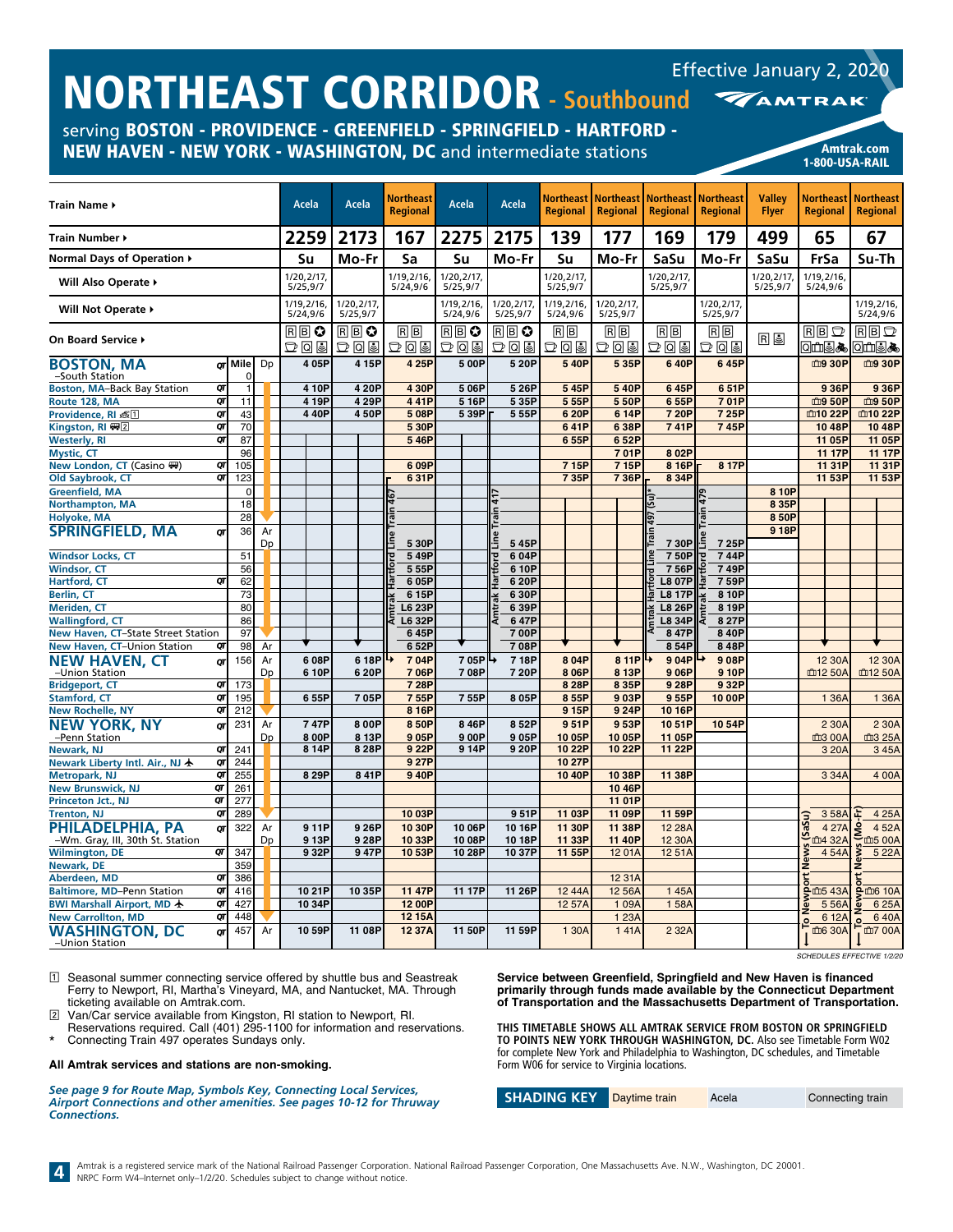serving WASHINGTON, DC - NEW YORK - NEW HAVEN - HARTFORD - SPRINGFIELD - GREENFIELD - PROVIDENCE - BOSTON and intermediate stations American Changes and Amtrak.com

1-800-USA-RAIL

|                                          |          |           |           | <b>Northeast</b>    | <b>Valley</b>          |                        | <b>Northeast</b>            | <b>Northeast</b>       | <b>Northeast</b>       |                       |                        | <b>Northeast</b>      | <b>Northeast</b>       |                        |
|------------------------------------------|----------|-----------|-----------|---------------------|------------------------|------------------------|-----------------------------|------------------------|------------------------|-----------------------|------------------------|-----------------------|------------------------|------------------------|
| <b>Train Name ▶</b>                      |          |           |           | <b>Regional</b>     | <b>Flyer</b>           | <b>Acela</b>           | <b>Regional</b>             | Regional               | <b>Regional</b>        | Acela                 | <b>Acela</b>           | <b>Regional</b>       | <b>Regional</b>        | <b>Acela</b>           |
| Train Number ▶                           |          |           |           | 66                  | 400                    | 2190                   | 190                         | 150                    | 170                    | 2150                  | 2290                   | 160                   | 162                    | 2154                   |
| Normal Days of Operation ▶               |          |           |           | Dailv               | SaSu                   | Mo-Fr                  | Mo-Fr                       | SaSu                   | Mo-Fr                  | Mo-Fr                 | Sa                     | SaSu                  | SaSu                   | Mo-Fr                  |
| Will Also Operate ▶                      |          |           |           |                     | 1/20,2/17,<br>5/25,9/7 |                        |                             | 1/20,2/17,<br>5/25,9/7 |                        |                       | 1/19,2/16,<br>5/24,9/6 | 1/20,2/17<br>5/25,9/7 | 1/20,2/17,<br>5/25,9/7 |                        |
| Will Not Operate ▶                       |          |           |           |                     |                        | 1/20,2/17,<br>5/25,9/7 | 1/20,2/17,<br>5/25,9/7      |                        | 1/20,2/17,<br>5/25,9/7 | 1/20,2/17<br>5/25,9/7 |                        |                       |                        | 1/20,2/17,<br>5/25,9/7 |
| On Board Service ▶                       |          |           |           | $R$ $B$ $D$<br>ા⊞⊌⊁ | r 5                    | RBO<br>DQ              | RB<br>그 미리                  | $B$ $B$<br>그 미리        | RB<br>그미리              | RB≎<br>つしっ            | RBO<br>그미티             | $R$ $B$<br>그미리        | $R \mid B$<br>つてき      | RΒO<br>그 미리            |
| <b>WASHINGTON, DC</b><br>-Union Station  | σг       | Mile<br>ŋ | Dp        | 血9 40P              |                        |                        | 3 15A                       | 3 15A                  | 455A                   | 5 00A                 |                        | 5 25A                 | 6 20A                  | 700A                   |
| <b>New Carrollton, MD</b>                | QT       | 9         |           | 952P                |                        |                        |                             |                        |                        |                       |                        | 5 37A                 | 6 32A                  |                        |
| BWI Marshall Airport, MD +               | QT       | 30        |           | 10 08P              |                        |                        | 340A                        | 3 40A                  | 5 19A                  |                       |                        | 5 53A                 | 648A                   | 721A                   |
| <b>Baltimore, MD-Penn Station</b>        | QT<br>QT | 41        |           | <b>ō យា10 25P</b>   |                        |                        | 355A                        | 355A                   | 5 35A                  | 5 30A                 |                        | 6 08A                 | 7 03A                  | 7 34A                  |
| Aberdeen, MD<br>Newark, DE               |          | 71<br>98  |           | ã                   |                        |                        | 4 18A                       | 4 19A                  |                        |                       |                        |                       | 7 26A                  |                        |
| <b>Wilmington, DE</b>                    | QT       | 110       |           | 11 16P              |                        |                        | 448A                        | 449A                   | 623A                   | 611A                  |                        | 6 56A                 | 7 55A                  | 8 15A                  |
| PHILADELPHIA, PA                         | σг       | 135       | Ar        | 11 39P              |                        |                        | 5 10A                       | 5 10A                  | 643A                   | 6 30A                 |                        | 7 16A                 | 8 17A                  | 8 34A                  |
| -Wm. Gray, III, 30th St. Station         |          |           | Dp        | 血11 44P             |                        |                        | 5 1 5 A                     | 5 1 5 A                | 646A                   | 632A                  |                        | 7 19A                 | 8 20 A                 | 8 36A                  |
| <b>Trenton, NJ</b>                       | QT       | 168       |           | 12 14A              |                        |                        | 545A                        | 545A                   | 7 18A                  |                       |                        | 748A                  | 8 49A                  |                        |
| Princeton Jct., NJ                       | QΤ       | 180       |           |                     |                        |                        |                             |                        |                        |                       |                        |                       |                        |                        |
| <b>New Brunswick, NJ</b>                 | QT       | 196       |           |                     |                        |                        |                             |                        |                        |                       |                        |                       |                        |                        |
| <b>Metropark, NJ</b>                     | QT       | 202       |           | 12 40A              |                        |                        |                             |                        |                        |                       |                        | 8 10A                 | 9 11A                  |                        |
| Newark Liberty Intl. Air., NJ ★          | QT       | 213       |           |                     |                        |                        | 616A                        | 6 16A                  |                        |                       |                        | 8 22A                 |                        |                        |
| Newark, NJ                               | QT       | 216       |           | 1 02A               |                        |                        | 622A                        | 622A                   | 757A                   | 7 28A                 |                        | 8 27 A                | 9 26A                  | 9 30A                  |
| <b>NEW YORK, NY</b>                      | QΓ       | 226       | Ar        | 1 25A               |                        |                        | 640A                        | 640A                   | 8 15A                  | 749A                  |                        | 8 45A                 | 945A                   | 949A                   |
| -Penn Station<br><b>New Rochelle, NY</b> | QT       | 245       | Dp        | 血2 40A              |                        | 6 15A                  | 655A                        | 700A                   | 8 30A<br>856A          | 8 00A                 | 8 00A                  | 9 00A<br>9 27A        | 10 00A<br>10 27A       | 10 03A                 |
| <b>Stamford, CT</b>                      | QT       | 262       |           | 3 27A               |                        | 701A                   | 750A                        | 748A                   | 919A                   | 847A                  | 8 4 6 A                | 948A                  | 10 48A                 | 10 48A                 |
| <b>Bridgeport, CT</b>                    | QT       | 284       |           |                     |                        |                        |                             |                        | 947A                   |                       |                        | 10 16A                | 11 16A                 |                        |
| <b>NEW HAVEN, CT</b>                     | QΓ       | 301       | Ar        | 4 22A               |                        | 758A                   | 841A                        | 8 38A                  | 10 13A                 | 9 37A                 | 9 38A                  | 10 45A                | 11 44A                 | 11 35A                 |
| -Union Station                           |          |           | <b>Dp</b> | 血4 43A              |                        | 8 00A                  | 843A                        | 840A                   | 10 15A                 | 939A                  | 940A                   | 10 47A                | 11 46A                 | 11 37A                 |
| New Haven, CT-Union Station              | QT       | 0         |           |                     |                        |                        | 900A                        | 855A                   | 10 26A                 |                       |                        | 11 00A                |                        |                        |
| New Haven, CT-State Street Station       |          | 1         |           |                     |                        |                        | 902A                        | 857A                   | 10 28A                 |                       |                        | 11 02A                |                        |                        |
| <b>Wallingford, CT</b>                   |          | 12        |           |                     |                        |                        | 914A                        | 909A                   | 10 39A<br>ē            |                       |                        | 11 14A                |                        |                        |
| <b>Meriden, CT</b>                       |          | 18        |           |                     |                        |                        | 9 23A                       | 917A                   | 10 48A                 |                       |                        | 11 23A                |                        |                        |
| <b>Berlin, CT</b>                        |          | 25        |           |                     |                        |                        | 9 32A                       | 9 25A                  | 10 56A                 |                       |                        | 11 31A                |                        |                        |
| <b>Hartford, CT</b>                      | QΤ       | 36        |           |                     |                        |                        | 945A                        | 940A                   | 11 10A                 |                       |                        | 11 46A<br>ļō          |                        |                        |
| <b>Windsor, CT</b>                       |          | 42        |           |                     |                        |                        | L9 53A                      | L947A                  | L11 17A                |                       |                        | L11 53A               |                        |                        |
| <b>Windsor Locks, CT</b>                 |          | 47        |           |                     |                        |                        | L9 59A                      | L9 53A                 | L11 24A<br>嘷           |                       |                        | L11 59A               |                        |                        |
| <b>SPRINGFIELD, MA</b>                   | σг       | 62        | Ar        |                     |                        |                        | 10 24A                      | 10 18A                 | 11 49A                 |                       |                        | 12 23P                |                        |                        |
| Holyoke, MA                              |          | 70        | Dp        |                     | 750A<br>8 16A          |                        |                             |                        |                        |                       |                        |                       |                        |                        |
| Northampton, MA                          |          | 80        |           |                     | 8 32A                  |                        |                             |                        |                        |                       |                        |                       |                        |                        |
| <b>Greenfield, MA</b>                    |          | 98        |           |                     | *8 58A                 |                        |                             |                        |                        |                       |                        |                       |                        |                        |
| Old Saybrook, CT                         | QT       | 344       |           | 5 15A               |                        |                        | 9 13A $\blacktriangleright$ | 909A                   |                        |                       |                        |                       | 12 14P                 |                        |
| New London, CT (Casino ()                | QT       | 352       |           | 5 35A               |                        | L8 39A                 | 9 33A                       | 9 29A                  | ↳<br>11 04A            |                       |                        | 11 32A                | 12 34P                 |                        |
| <b>Mystic, CT</b>                        |          | 361       |           | 549A                |                        |                        |                             | 941A                   | 11 16A                 |                       |                        |                       | 12 47P                 |                        |
| <b>Westerly, RI</b>                      | QT       | 370       |           | 601A                |                        |                        |                             | 951A                   | 11 26A                 |                       |                        | 11 51A                |                        |                        |
| Kingston, RI (四)                         | QT       | 387       |           | 618A                |                        |                        | 1004A                       | 10 06A                 | 11 41A                 |                       |                        | 12 04P                | 1 1 2 P                |                        |
| Providence, RI 离1                        | QT       | 414       | Ar        | 血6 56A              |                        | 9 23A                  | 10 24A                      | 10 25A                 | 11 59A                 | 10 59A                | 11 04A                 | 12 28P                | 1 30P                  | 1 00P                  |
| Route 128, MA                            | QT       | 446       | Ar        | 血D7 34A             |                        | <b>D</b> 9 48A         | D <sub>10</sub> 52A         | D <sub>10</sub> 57A    | D12 32P                | D <sub>11</sub> 26A   | D11 31A                | D1 02P                | D <sub>2</sub> 04P     | D1 28P                 |
| <b>Boston, MA-Back Bay Station</b>       | QT       | 456       | Ar        | D7 53A              |                        | <b>D</b> 9 58A         | D11 03A                     | D11 09A                | D12 43P                | D11 35A               | D11 42A                | D1 13P                | <b>D2 15P</b>          | D1 39P                 |
| <b>BOSTON, MA</b><br>-South Station      | QT       | 457       | Ar        | 血7 58A              |                        | 1003A                  | 11 09A                      | 11 15A                 | 12 49P                 | 1141A                 | 11 48A                 | 1 18P                 | 2 2 2 P                | 145P                   |

1 Seasonal summer connecting service offered by shuttle bus and Seastreak Ferry to Newport, RI, Martha's Vineyard, MA, and Nantucket, MA. Through ticketing available on Amtrak.com.

2 Van/Car service available from Kingston, RI station to Newport, RI.

Reservations required. Call (401) 295-1100 for information and reservations. Arrive time at Greenfield, MA.

#### **All Amtrak services and stations are non-smoking.**

*See page 9 for Route Map, Symbols Key, Connecting Local Services, Airport Connections and other amenities. See pages 10-12 for Thruway Connections.*

*SCHEDULES EFFECTIVE 1/2/20*

**Service between Greenfield, Springfield and New Haven is financed primarily through funds made available by the Connecticut Department of Transportation and the Massachusetts Department of Transportation.**

**THIS TIMETABLE SHOWS ALL AMTRAK SERVICE FROM BOSTON OR SPRINGFIELD TO POINTS NEW YORK THROUGH WASHINGTON, DC.** Also see Timetable Form W02 for complete New York and Philadelphia to Washington, DC schedules, and Timetable Form W06 for service to Virginia locations.

**SHADING KEY** Daytime train Acela Connecting train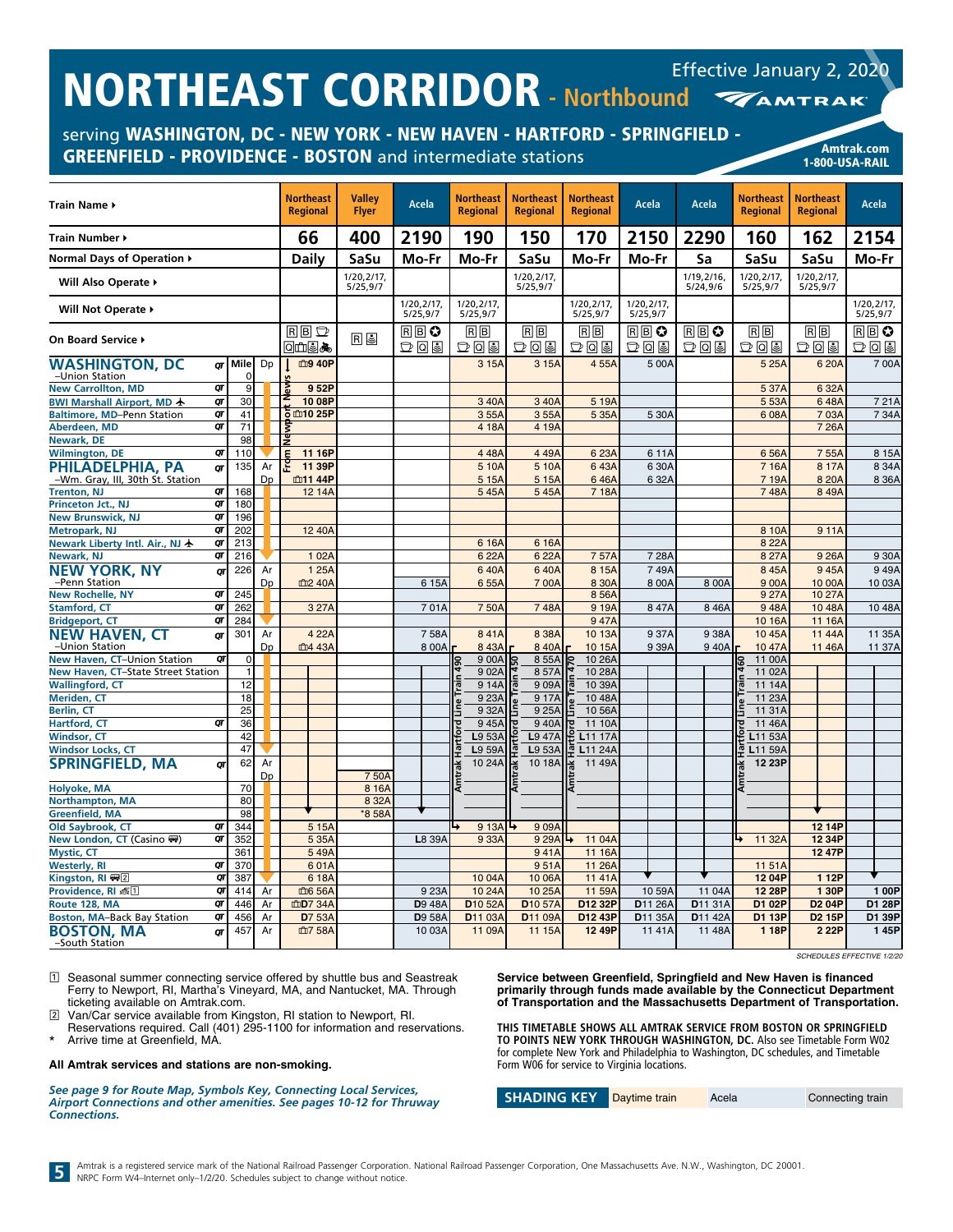serving WASHINGTON, DC - NEW YORK - NEW HAVEN - HARTFORD - SPRINGFIELD - GREENFIELD - PROVIDENCE - BOSTON and intermediate stations

|  | Amtrak.com     |  |
|--|----------------|--|
|  | 1-800-USA-RAIL |  |

| <b>Train Name ▶</b>                                    |          |           |          | <b>Northeast</b><br><b>Regional</b> | Vermonterl            | Acela                                  |       | Vermonter                                           | Acela                   | Northeast<br><b>Regional</b> | Acela                  | Northeast<br><b>Regional</b> | Acela                  | <b>Regional</b>             | Northeast   Northeast<br><b>Regional</b> | Acela                  |               |
|--------------------------------------------------------|----------|-----------|----------|-------------------------------------|-----------------------|----------------------------------------|-------|-----------------------------------------------------|-------------------------|------------------------------|------------------------|------------------------------|------------------------|-----------------------------|------------------------------------------|------------------------|---------------|
| Train Number ▶                                         |          |           |          | 172                                 | 54                    | 2248                                   |       | 56                                                  | 2250                    | 86                           | 2158                   | 164                          | 2160                   | 174                         | 82                                       | 2252                   |               |
| Normal Days of Operation ▶                             |          |           |          | Mo-Fr                               | SaSu                  | Sa                                     |       | Mo-Fr                                               | Su                      | Mo-Fr                        | Mo-Fr                  | SaSu                         | Mo-Fr                  | Mo-Fr                       | Sa                                       | SaSu                   |               |
| Will Also Operate ▶                                    |          |           |          |                                     | 1/20,2/17<br>5/25,9/7 | 1/19,2/16,<br>5/24,9/6                 |       |                                                     | 1/20, 2/17,<br>5/25,9/7 |                              |                        | 1/20,2/17<br>5/25,9/7        |                        |                             | 1/19,2/16,<br>5/24,9/6                   | 1/20,2/17,<br>5/25,9/7 |               |
| Will Not Operate ▶                                     |          |           |          | 1/20.2/17.<br>5/25,9/7              |                       |                                        |       | 1/20.2/17.<br>5/25,9/7                              | 1/19.2/16.<br>5/24,9/6  | 1/20.2/17.<br>5/25,9/7       | 1/20.2/17.<br>5/25,9/7 |                              | 1/20.2/17.<br>5/25,9/7 | 1/20.2/17<br>5/25,9/7       |                                          |                        |               |
| On Board Service ▶                                     |          |           |          | 同同<br>つしょ                           | 同同<br>つてっ             | 圓圓◎<br>$\mathbb{D} \, \mathbb{Q} \,$ G |       | $\overline{\mathbb{R}}\overline{\mathbb{B}}$<br>つてる | RB♡<br>그미리              | $R \mid B$<br>つてっ            | $R$ $B$ $O$<br>ひ回目     | RB<br>つてき                    | RBO<br>つてき             | $R \overline{B}$<br>$D$ 0 9 | RB<br>$D$ Q &                            | RB C<br>그미티            |               |
| <b>WASHINGTON, DC</b><br>-Union Station                | στ       | Mile<br>O | Dp       | 7 25A                               | 7 30A                 |                                        | 755A  | 8 10A                                               | 850A                    | 8 40A                        | 9 00A                  | 9 25A                        | 10 00A                 | 10 10A                      | 10 20A                                   |                        | 11 00A        |
| <b>New Carrollton, MD</b>                              | QT       | 9         |          | 7 38A                               | 741A                  |                                        |       | 8 20A                                               |                         | 8 52A                        |                        | 9 36A                        |                        | 10 22A                      | 10 32A                                   |                        |               |
| BWI Marshall Airport, MD +                             | QT<br>QT | 30        |          | 753A                                | 757A                  |                                        | 8 16A | 8 35A                                               | 911A                    | 908A                         | 921A                   | 953A                         | 10 21A                 | 트<br>10 37A                 | 10 48A<br>╘                              |                        | 11 21 A       |
| Baltimore, MD-Penn Station<br>Aberdeen, MD             | QT       | 41<br>71  |          | 809A                                | 8 12A                 |                                        | 8 29A | 852A                                                | 924A                    | 9 23A<br>                    | 934A                   | 10 08A                       | 10 34A                 | 10 53A                      | 11 04A                                   |                        | 11 34A        |
| <b>Newark, DE</b>                                      |          | 98        |          |                                     |                       |                                        |       |                                                     |                         |                              |                        |                              |                        |                             | 11 26A                                   |                        |               |
|                                                        | QT       | 110       |          | 857A                                | 858A                  |                                        | 912A  | 9 36A                                               | 10 09A                  | 10 10A                       | 10 15A                 | 10 56A                       |                        | 11 40A                      | 11 55A                                   |                        | 12 17P        |
| <b>Wilmington, DE</b>                                  |          |           |          |                                     |                       |                                        |       |                                                     |                         |                              |                        |                              | 11 15A                 |                             |                                          |                        |               |
| PHILADELPHIA, PA                                       | QT       | 135       | Ar       | 917A                                | 917A                  |                                        | 931A  | 958A                                                | 10 28A                  | 10 32A                       | 10 34A                 | 11 17A                       | 11 34A                 | 1201P                       | 12 15P                                   |                        | 12 36P        |
| -Wm. Gray, III, 30th St. Station<br><b>Trenton, NJ</b> | QΤ       | 168       | Dp       | 9 20A<br>948A                       | 9 20A<br>950A         |                                        | 9 34A | 1001A<br>10 28A                                     | 10 31A                  | 10 40A<br>11 08A             | 10 36A                 | 11 20A<br>11 50A             | 11 36A                 | 12 05P<br>12 35P            | 12 18P<br>12 48P                         |                        | 12 39P        |
| Princeton Jct., NJ                                     | QT       | 180       |          |                                     |                       |                                        |       |                                                     |                         |                              |                        |                              |                        |                             |                                          |                        |               |
| <b>New Brunswick, NJ</b>                               | QT       | 196       |          |                                     |                       |                                        |       |                                                     |                         |                              |                        |                              |                        |                             |                                          |                        |               |
| <b>Metropark, NJ</b>                                   | QT       | 202       |          | 10 10A                              | 10 11A                | 10 19A                                 |       |                                                     | 11 16A                  | 11 31A                       |                        | 12 12P                       |                        | 12 58P                      | 1 10P                                    |                        | 1 22P         |
| Newark Liberty Intl. Air., NJ ★                        | QT       | 213       |          | 10 20A                              |                       |                                        |       |                                                     |                         |                              |                        | 12 23P                       |                        | 109P                        | 1 22P                                    |                        |               |
| Newark, NJ                                             | QT       | 216       |          | 10 26A                              | 10 27A                | 10 35A                                 |       | 11 03A                                              | 11 33A                  | 11 47A                       | 11 30A                 | 12 29P                       | 12 30P                 | 1 15P                       | 1 28P                                    |                        | 1 36P         |
| <b>NEW YORK, NY</b>                                    | QΤ       | 226       | Ar       | 10 44A                              | 10 45A                | 10 53A                                 |       | 11 21 A                                             | 11 50A                  | 12 10P                       | 11 49A                 | 12 47P                       | 12 49P                 | 1 35P                       | 146P                                     |                        | 153P          |
| -Penn Station                                          |          |           | Dp       | 11 00A                              | 11 30A                | 11 10A                                 |       | 11 33A                                              | 12 05P                  | 12 30P                       | 12 03P                 | 1 00P                        | 103P                   | 2 00P                       | 200P                                     |                        | 2 10P         |
| <b>New Rochelle, NY</b>                                | QT       | 245       |          | 11 27A                              |                       |                                        |       |                                                     |                         |                              |                        | 1 27P                        |                        | 2 27P                       | 2 27P                                    |                        |               |
| <b>Stamford, CT</b>                                    | QT       | 262       |          | 11 48A                              | 12 18P                | 11 58A                                 |       | 12 18P                                              | 12 49P                  | 1 18P                        | 12 48P                 | 148P                         | 148P                   | 248P                        | 248P                                     |                        | 256P          |
| <b>Bridgeport, CT</b>                                  | QT       | 284       |          | 12 16P                              | 12 46P                |                                        |       | 12 46P                                              |                         |                              |                        | 2 16P                        |                        | 3 16P                       | 3 16P                                    |                        |               |
|                                                        |          | 301       | Ar       | 12 43P                              | 111P                  | 12 52P                                 |       | 111P                                                | 140P                    | 208P                         | 142P                   | 244P                         | 241P                   | 3 42P                       | 3 45P                                    |                        | 3 47P         |
| <b>NEW HAVEN, CT</b><br>-Union Station                 | QΤ       |           | Dp       | 12 45P                              | 1 30P                 | 12 54P                                 |       | 1 30P                                               | 142P                    | 210P                         | 144P                   | 246P                         | 243P                   | 3 44P                       | 3 53P                                    |                        | 350P          |
| New Haven, CT-Union Station                            | QT       | $\Omega$  |          |                                     |                       |                                        |       |                                                     |                         |                              |                        | 3 00P                        |                        | 4 00P                       |                                          |                        |               |
| New Haven, CT-State Street Station                     |          | f         |          |                                     |                       |                                        |       |                                                     |                         |                              |                        | 3 02P                        |                        | 4 02P                       |                                          |                        |               |
| <b>Wallingford, CT</b>                                 |          | 12        |          |                                     |                       |                                        |       |                                                     |                         |                              |                        | 3 14P                        |                        | 4 15P                       |                                          |                        |               |
| Meriden, CT                                            |          | 18        |          |                                     | 150P                  |                                        |       | 1 50P                                               |                         |                              |                        | 3 23P                        |                        | 4 22P                       |                                          |                        |               |
| <b>Berlin, CT</b>                                      |          | 25        |          |                                     |                       |                                        |       |                                                     |                         |                              |                        | 3 32P                        |                        | 431P                        |                                          |                        |               |
| Hartford, CT                                           | QT       | 36        |          |                                     | 211P                  |                                        |       | 211P                                                |                         |                              |                        | 3 47P                        |                        | 446P                        |                                          |                        |               |
| <b>Windsor, CT</b>                                     |          | 42        |          |                                     |                       |                                        |       |                                                     |                         |                              |                        | L3 53P                       |                        | L4 53P                      |                                          |                        |               |
| <b>Windsor Locks, CT</b>                               |          | 47        |          |                                     | 2 22P                 |                                        |       | 2 22P                                               |                         |                              |                        | L3 59P                       |                        | <b>L5 00P</b>               |                                          |                        |               |
| <b>SPRINGFIELD, MA</b>                                 | σг       | 62        | Ar<br>Dp |                                     | 255P<br>erm<br>3 15P  |                                        |       | Vermon<br>2 55P<br>3 15P                            |                         |                              |                        | 4 24P                        |                        | 5 25P                       |                                          |                        |               |
| <b>Holyoke, MA</b>                                     |          | 70        |          |                                     | 341P<br>o.            |                                        |       | 3 41P<br>으                                          |                         |                              |                        |                              |                        |                             |                                          |                        |               |
| <b>Northampton, MA</b>                                 |          | 80        |          |                                     | 357P                  |                                        |       | 357P                                                |                         |                              |                        |                              |                        |                             |                                          |                        |               |
| <b>Greenfield, MA</b>                                  |          | 98        |          |                                     | *4 22P                |                                        |       | *4 22P                                              |                         |                              |                        |                              |                        |                             |                                          |                        |               |
| Old Saybrook, CT                                       | QΤ       | 344       |          | 1 15P                               |                       |                                        |       |                                                     |                         |                              |                        | 3 14P                        |                        | 4 15P                       | 4 23P                                    |                        |               |
| New London, CT (Casino (#)                             | QT       | 352       |          | 1 35P                               |                       |                                        |       |                                                     |                         | 2 52P                        |                        | 334P                         |                        | 4 35P                       | 443P                                     |                        |               |
| <b>Mystic, CT</b>                                      |          | 361       |          |                                     |                       |                                        |       |                                                     |                         |                              |                        | 346P                         |                        |                             |                                          |                        |               |
| <b>Westerly, RI</b>                                    | QT       | 370       |          |                                     |                       |                                        |       |                                                     |                         |                              |                        | 356P                         |                        | 456P                        |                                          |                        |               |
| Kingston, RI 四2                                        | QT       | 387       |          | 207P                                |                       |                                        |       |                                                     |                         | 3 26P                        |                        | 4 12P                        |                        | 5 12P                       | 5 15P                                    |                        |               |
| Providence, RI 感[1]                                    | QT       | 414       | Ar       | 2 26P                               |                       |                                        | 2 18P |                                                     | 3 03P                   | 3 45P                        | 309P                   | 4 32P                        | 4 09P                  | 5 30P                       | 5 35P                                    |                        | 5 17P         |
| Route 128, MA                                          | QT       | 446       | Ar       | D3 01P                              |                       | D <sub>2</sub> 46P                     |       |                                                     | D3 31P                  | <b>D4 17P</b>                | D3 41P                 | D5 04P                       | <b>D4 40P</b>          | <b>D6 07P</b>               | <b>D6 09P</b>                            |                        | <b>D5 49P</b> |
| <b>Boston, MA-Back Bay Station</b>                     | QT       | 456       | Ar       | D3 12P                              |                       | D <sub>2</sub> 56P                     |       |                                                     | D3 44P                  | <b>D4 28P</b>                | D3 52P                 | <b>D5 15P</b>                | D4 52P                 | <b>D6 23P</b>               | <b>D6 19P</b>                            |                        | D6 02P        |
| <b>BOSTON, MA</b><br>-South Station                    | στ       | 457       | Ar       | 3 18P                               |                       |                                        | 3 02P |                                                     | 3 53P                   | 438P                         | 358P                   | 5 22P                        | 458P                   | 6 30P                       | 6 25P                                    |                        | 609P          |

1 Seasonal summer connecting service offered by shuttle bus and Seastreak Ferry to Newport, RI, Martha's Vineyard, MA, and Nantucket, MA. Through ticketing available on Amtrak.com.

2 Van/Car service available from Kingston, RI station to Newport, RI. Reservations required. Call (401) 295-1100 for information and reservations. Arrive time at Greenfield, MA.

**All Amtrak services and stations are non-smoking.**

*See page 9 for Route Map, Symbols Key, Connecting Local Services, Airport Connections and other amenities. See pages 10-12 for Thruway Connections.*

**THIS TIMETABLE SHOWS ALL AMTRAK SERVICE FROM BOSTON OR SPRINGFIELD TO POINTS NEW YORK THROUGH WASHINGTON, DC.** Also see Timetable Form W02 for complete New York and Philadelphia to Washington, DC schedules, and Timetable Form W06 for service to Virginia locations.

*SCHEDULES EFFECTIVE 1/2/20*

**Service between Greenfield, Springfield and New Haven is financed primarily through funds made available by the Connecticut Department of Transportation and the Massachusetts Department of Transportation.**

**SHADING KEY** Daytime train Acela Connecting train

# **Carry-On Pet Program**

A small cat or dog in a pet carrier may be carried aboard many Northeast Corridor trains (pets not permitted on Keystone Service or Pennsylvanian trains, nor on weekday Acela services). Reservations are required, and some restrictions apply. Visit **[Amtrak.com/pets](https://www.amtrak.com/pets)** for details.  $\bigcirc$ 

6 Amtrak is a registered service mark of the National Railroad Passenger Corporation. National Railroad Passenger Corporation, One Massachusetts Ave. N.W., Washington, DC 20001.<br>
NRPC Form W4-Internet only-1/2/20. Schedule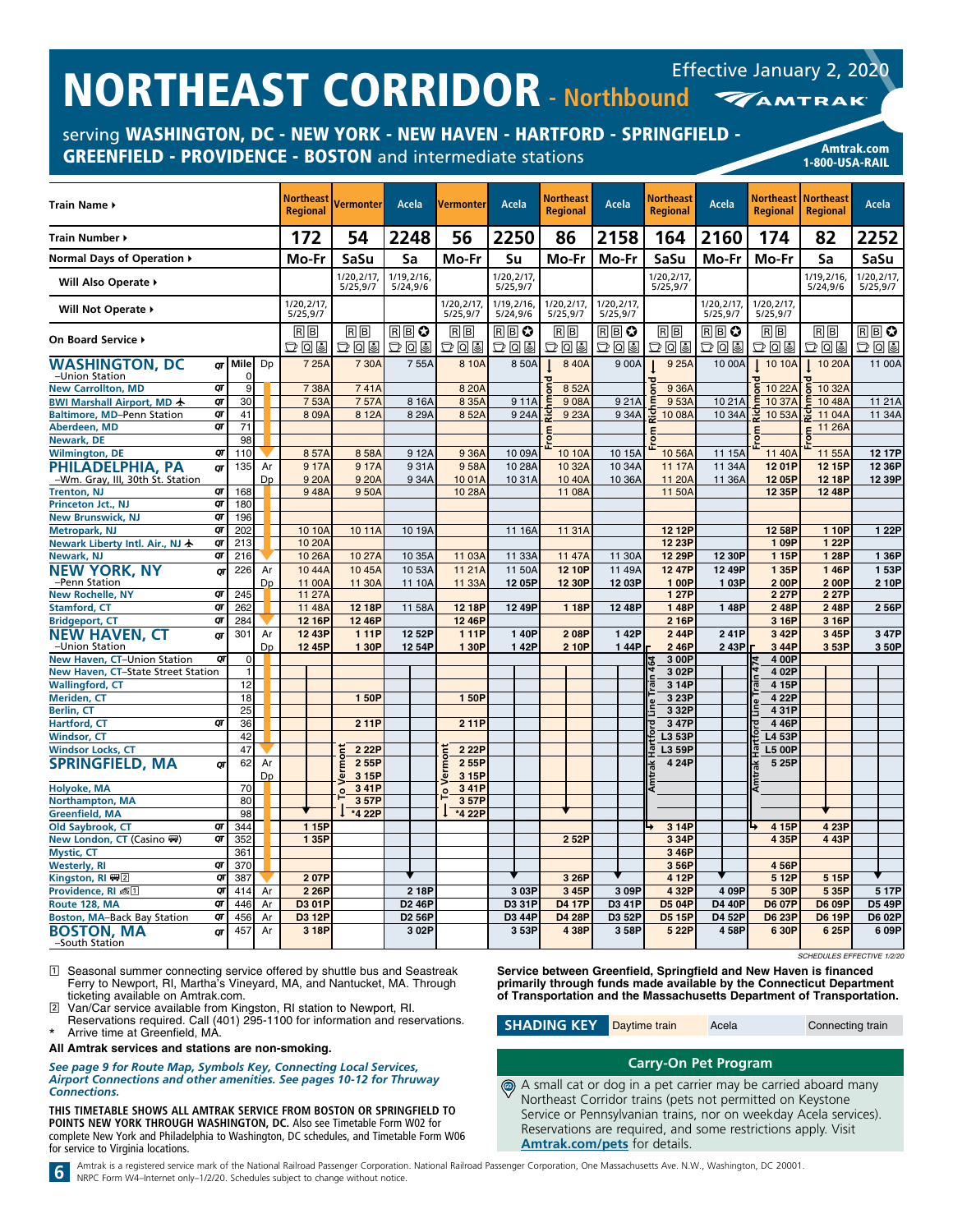serving WASHINGTON, DC - NEW YORK - NEW HAVEN - HARTFORD - SPRINGFIELD - GREENFIELD - PROVIDENCE - BOSTON and intermediate stations American Changes and Amtrak.com

| Train Name ▶                                           |    |               |    | <b>Northeast</b><br><b>Regional</b> | Acela                  | <b>Regional</b>       | Northeast   Northeast<br><b>Regional</b> | Acela                  | Acela      | Northeast  <br><b>Regional</b> | <b>Northeast</b><br><b>Regional</b> | Acela                  | Acela                  | Northeast<br><b>Regional</b>    | Acela                  |
|--------------------------------------------------------|----|---------------|----|-------------------------------------|------------------------|-----------------------|------------------------------------------|------------------------|------------|--------------------------------|-------------------------------------|------------------------|------------------------|---------------------------------|------------------------|
| Train Number ▶                                         |    |               |    | 88                                  | 2164                   | 176                   | 140                                      | 2166                   | 2254       | 194                            | 96                                  | 2168                   | 2260                   | 94                              | 2170                   |
| Normal Days of Operation ▶                             |    |               |    | SaSu                                | Mo-Fr                  | Mo-Fr                 | SaSu                                     | Mo-Fr                  | SaSu       | Sa                             | Su                                  | Mo-Fr                  | Su                     | Mo-Fr                           | Mo-Fr                  |
|                                                        |    |               |    | 1/20,2/17                           |                        |                       | 1/20,2/17,                               |                        | 1/20,2/17, | 1/19,2/16,                     | 1/20,2/17,                          |                        | 1/20,2/17,             |                                 |                        |
| Will Also Operate ▶                                    |    |               |    | 5/25,9/7                            |                        |                       | 5/25,9/7                                 |                        | 5/25,9/7   | 5/24,9/6                       | 5/25,9/7                            |                        | 5/25,9/7               |                                 |                        |
| Will Not Operate ▶                                     |    |               |    |                                     | 1/20.2/17.<br>5/25,9/7 | 1/20,2/17<br>5/25,9/7 |                                          | 1/20.2/17.<br>5/25,9/7 |            |                                | 1/19.2/16.<br>5/24,9/6              | 1/20.2/17.<br>5/25,9/7 | 1/19.2/16.<br>5/24,9/6 | 1/20,2/17,<br>5/25,9/7          | 1/20.2/17.<br>5/25,9/7 |
| On Board Service ▶                                     |    |               |    | 同同<br>모이의                           | RBO<br>모이의             | $R$ $B$<br>모이의        | $R$ $B$<br>모이의                           | RB≎<br>つしっ             | RB≎<br>つしっ | RB<br>つしっ                      | $R \overline{B}$<br>모이의             | RB≎<br>つしっ             | RΒO<br>DQ              | RB<br>모이의                       | RB≎<br>つしっ             |
| WASHINGTON, DC                                         |    | $\sigma$ Mile | Dp | 11 25A                              | 12 00P                 | 12 05P                | 12 25P                                   | 1 00P                  | 1 00P      | 105P                           | 1 25P                               | 200P                   | 200P                   | 205P                            | 3 00P                  |
| -Union Station                                         |    | $\Omega$      |    |                                     |                        |                       |                                          |                        |            |                                |                                     |                        |                        |                                 |                        |
| <b>New Carrollton, MD</b>                              | QΤ | 9             |    | tolk<br>11 37A                      |                        | 12 17P                | 12 37P                                   |                        |            | 1 17P                          | 137P                                |                        |                        | 2 17P                           |                        |
| BWI Marshall Airport, MD 卡                             | QT | 30            |    | ō<br>11 53A                         |                        | 12 32P                | 12 52P                                   |                        | 121P       | 1 32P                          | 1 52P                               |                        | 221P                   | 2 33P<br>z                      | 3 21P                  |
| Baltimore, MD-Penn Station                             | QT | 41            |    | 12 08P<br>ε                         | 12 30P                 | .<br>55<br>12 47P     | 108P                                     | 1 30P                  | 1 34P      | 151P                           | 211P                                | 2 30P                  | 2 34P                  | 248P                            | 3 34P                  |
| Aberdeen, MD                                           | QT | 71            |    | ē<br>ù.                             |                        |                       |                                          |                        |            |                                |                                     |                        |                        |                                 |                        |
| Newark, DE                                             |    | 98            |    |                                     |                        |                       |                                          |                        |            |                                |                                     |                        |                        |                                 |                        |
| <b>Wilmington, DE</b>                                  | QΤ | 110           |    | 12 56P                              | 111P                   | 1 35P                 | 154P                                     | 211P                   | 217P       | 2 37P                          | 2 57P                               | 311P                   | 3 17P                  | 3 35P                           | 4 15P                  |
| PHILADELPHIA, PA                                       | QΤ | 135           | Ar | 1 16P                               | 1 30P                  | 155P                  | 2 15P                                    | 2 30P                  | 2 36P      | 3 00P                          | 3 20P                               | 3 30P                  | 3 36P                  | 3 54P                           | 434P                   |
| -Wm. Gray, III, 30th St. Station<br><b>Trenton, NJ</b> | QT | 168           | Dp | 1 19P<br>148P                       | 1 32P                  | 158P<br>2 26P         | 218P<br>248P                             | 2 32P                  | 2 39P      | 3 05P<br>3 3 2 P               | 3 23P<br>350P                       | 3 32P                  | 3 39P                  | 3 59P<br>4 28P                  | 4 36P                  |
| Princeton Jct., NJ                                     | QT | 180           |    |                                     |                        |                       |                                          |                        |            |                                |                                     |                        |                        |                                 |                        |
| New Brunswick, NJ                                      | QT | 196           |    |                                     |                        |                       |                                          |                        |            |                                |                                     |                        |                        |                                 |                        |
| <b>Metropark, NJ</b>                                   | Qī | 202           |    | 2 10P                               | 2 15P                  | 248P                  | 3 10P                                    | 3 15P                  | 3 22P      | 355P                           | 4 13P                               | 4 15P                  | 4 22P                  |                                 |                        |
| Newark Liberty Intl. Air., NJ ★                        | QT | 213           |    | 2 22P                               |                        |                       | 3 22P                                    |                        |            | 408P                           | 4 24P                               |                        |                        | 4 59P                           |                        |
| Newark, NJ                                             | QT | 216           |    | 2 28P                               | 2 30P                  | 3 02P                 | 3 28P                                    | 3 30P                  | 3 36P      | 4 15P                          | 4 30P                               | 430P                   | 4 36P                  | 5 05P                           | 5 30P                  |
| NEW YORK. NY                                           | σг | 226           | Ar | 246P                                | 249P                   | 3 20P                 | 346P                                     | 349P                   | 353P       | 4 36P                          | 448P                                | 449P                   | 453P                   | 5 22P                           | 549P                   |
| -Penn Station                                          |    |               | Dp | 3 00P                               | 3 00P                  | 3 30P                 | 430P                                     | 4 00P                  | 4 03P      | 5 00P                          | 5 25P                               | 500P                   | 5 03P                  | 5 38P                           | 600P                   |
| New Rochelle, NY                                       | QT | 245           |    | 3 27P                               |                        | 357P                  | 457P                                     |                        |            |                                |                                     |                        |                        |                                 |                        |
| <b>Stamford, CT</b>                                    | QT | 262           |    | 3 48P                               | 3 45P                  | 4 18P                 | 5 18P                                    |                        | 448P       | 548P                           | 6 13P                               | 550P                   | 548P                   | 6 29P                           | 647P                   |
| <b>Bridgeport, CT</b>                                  | QT | 284           |    | 4 16P                               |                        | 446P                  | 546P                                     |                        |            |                                |                                     |                        |                        |                                 |                        |
| <b>NEW HAVEN, CT</b>                                   | QT | 301           | Ar | 445P                                |                        | 512P                  | 6 11P                                    | 531P                   | 5 38P      | 641P                           | 701P                                | 638P                   | 637P                   | 721P                            | 734P                   |
| -Union Station                                         |    |               | Dp | 447P                                |                        | 5 34P                 | 6 26P                                    | 5 33P                  | 540P       | 643P                           | 703P                                | 640P                   | 640P                   | 737P                            | 736P                   |
| New Haven, CT-Union Station                            | QΤ | $\mathbf{0}$  |    | 5 00P                               |                        | 5 25P                 |                                          |                        |            |                                |                                     |                        |                        | 735P                            |                        |
| New Haven, CT-State Street Station                     |    | $\mathbf{1}$  |    | 502P                                |                        | 5 27P                 | 628P                                     |                        |            |                                |                                     |                        |                        | 737P                            |                        |
| <b>Wallingford, CT</b>                                 |    | 12            |    | 514P                                |                        | 539P                  | 640P                                     |                        |            |                                |                                     |                        |                        | 749P                            |                        |
| Meriden, CT                                            |    | 18            |    | 5 23P                               |                        | 547P                  | 648P                                     |                        |            |                                |                                     |                        |                        | 758P                            |                        |
| <b>Berlin, CT</b>                                      |    | 25            |    | 5 32P                               |                        | 5 55P                 | 657P                                     |                        |            |                                |                                     |                        |                        | 8 07P                           |                        |
| Hartford, CT                                           | σт | 36            |    | 546P                                |                        | 6 09P                 | 712P                                     |                        |            |                                |                                     |                        |                        | 8 20P                           |                        |
| <b>Windsor, CT</b>                                     |    | 42            |    | L5 53P                              |                        | L6 16P                | L7 19P                                   |                        |            |                                |                                     |                        |                        | $\overline{a}$<br><b>L8 27P</b> |                        |
| <b>Windsor Locks, CT</b>                               |    | 47            |    | L5 59P                              |                        | L6 23P                | L7 25P                                   |                        |            |                                |                                     |                        |                        | <b>L8 34P</b>                   |                        |
| <b>SPRINGFIELD, MA</b>                                 | QT | 62            | Ar | 6 24P                               |                        | 648P                  | 7 54P                                    |                        |            |                                |                                     |                        |                        | 8 59P                           |                        |
|                                                        |    |               | Dp | 645P                                |                        |                       |                                          |                        |            |                                |                                     |                        |                        | 9 15P                           |                        |
| Holyoke, MA                                            |    | 70            |    | 711P                                |                        |                       |                                          |                        |            |                                |                                     |                        |                        | 941P                            |                        |
| <b>Northampton, MA</b>                                 |    | 80<br>98      |    | 7 27P<br>*7 53P                     |                        |                       |                                          |                        |            |                                |                                     |                        |                        | 957P<br>*10 23P                 |                        |
| <b>Greenfield, MA</b><br>Old Saybrook, CT              | QT | 344           |    | 5 16P                               |                        | 604P                  |                                          |                        |            | 714P                           | 733P                                |                        |                        | 8 06P                           |                        |
|                                                        | QT |               |    |                                     |                        |                       |                                          |                        |            |                                |                                     |                        |                        |                                 |                        |
| New London, CT (Casino ()                              |    | 352<br>361    |    | 5 36P                               |                        | 624P                  |                                          |                        |            | 7 35P                          | 7 53P                               |                        |                        | 8 24P                           |                        |
| <b>Mystic, CT</b><br><b>Westerly, RI</b>               | QT | 370           |    |                                     |                        | 644P                  |                                          |                        |            | 754P                           | 8 13P                               |                        |                        |                                 |                        |
| Kingston, RI (무)                                       | QT | 387           |    | 6 08P                               |                        | 657P                  |                                          |                        |            | 8 09P                          | 8 28P                               |                        |                        | 857P                            |                        |
| Providence, RI 离1                                      | QT | 414           | Ar | 6 30P                               | 554P                   | 7 19P                 |                                          | 658P                   | 707P       | 8 28P                          | 846P                                | 8 05P                  | 808P                   | 9 16P                           | 858P                   |
| Route 128, MA                                          | QT | 446           | Ar | D7 04P                              | <b>D6 29P</b>          | D7 54P                |                                          | D7 24P                 | D7 35P     | D9 03P                         | <b>D9 19P</b>                       | D8 32P                 | D8 34P                 | <b>D9 50P</b>                   | <b>D9 26P</b>          |
| <b>Boston, MA-Back Bay Station</b>                     | QT | 456           | Ar | <b>D7 17P</b>                       | <b>D6 40P</b>          | <b>D8 06P</b>         |                                          | D7 35P                 | D7 47P     | <b>D9 13P</b>                  | <b>D9 32P</b>                       | D8 45P                 | D8 45P                 | D10 02P                         | D9 38P                 |
| BOSTON, MA                                             | σт | 457           | Ar | 7 23P                               | 646P                   | 8 12P                 |                                          | 740P                   | 753P       | 918P                           | 937P                                | 850P                   | 851P                   | 10 10P                          | 945P                   |
| -South Station                                         |    |               |    |                                     |                        |                       |                                          |                        |            |                                |                                     |                        |                        |                                 |                        |

*SCHEDULES EFFECTIVE 1/2/20*

1-800-USA-RAIL

1 Seasonal summer connecting service offered by shuttle bus and Seastreak Ferry to Newport, RI, Martha's Vineyard, MA, and Nantucket, MA. Through ticketing available on Amtrak.com.

2 Van/Car service available from Kingston, RI station to Newport, RI.

Reservations required. Call (401) 295-1100 for information and reservations. Arrive time at Greenfield, MA.

#### **All Amtrak services and stations are non-smoking.**

*See page 9 for Route Map, Symbols Key, Connecting Local Services, Airport Connections and other amenities. See pages 10-12 for Thruway Connections.*

**Service between Greenfield, Springfield and New Haven is financed primarily through funds made available by the Connecticut Department of Transportation and the Massachusetts Department of Transportation.**

**THIS TIMETABLE SHOWS ALL AMTRAK SERVICE FROM BOSTON OR SPRINGFIELD TO POINTS NEW YORK THROUGH WASHINGTON, DC.** Also see Timetable Form W02 for complete New York and Philadelphia to Washington, DC schedules, and Timetable Form W06 for service to Virginia locations.

| <b>SHADING KEY</b> | Daytime train | Acela | Connecting train |
|--------------------|---------------|-------|------------------|
|--------------------|---------------|-------|------------------|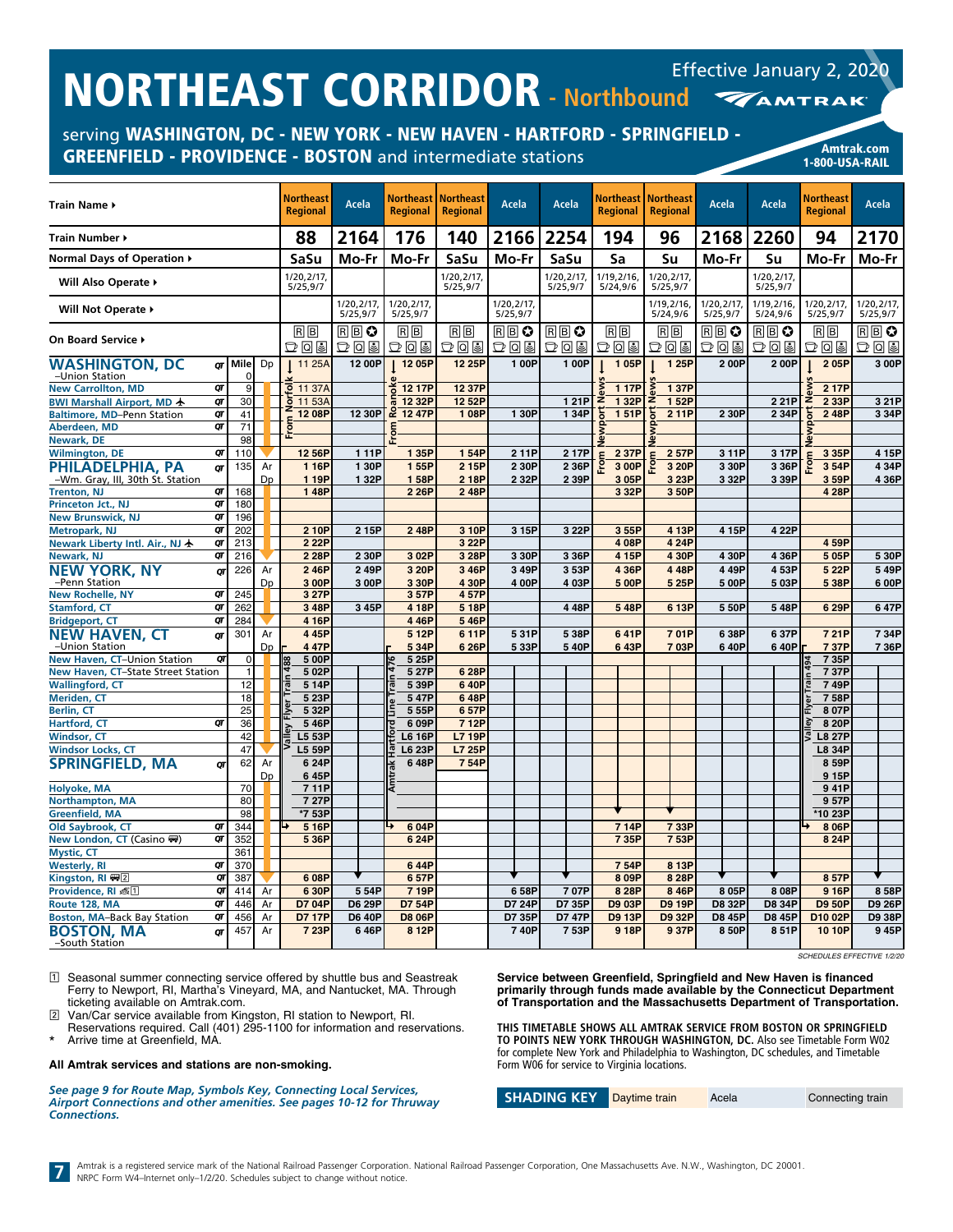serving WASHINGTON, DC - NEW YORK - NEW HAVEN - HARTFORD - SPRINGFIELD - GREENFIELD - PROVIDENCE - BOSTON and intermediate stations American Changes and Amtrak.com



| Train Name ▶                                         |    |                |          |              | Acela                  | <b>Northeast</b><br><b>Regional</b> | <b>Northeast</b><br><b>Regional</b> | <b>Northeast</b><br><b>Regional</b> | Acela                  | <b>Acela</b>            | <b>Northeast</b><br><b>Regional</b> | <b>Northeast</b><br><b>Regional</b> | <b>Northeast</b><br><b>Regional</b>    | <b>Northeast</b><br><b>Regional</b> | <b>Northeast</b><br><b>Regional</b> |
|------------------------------------------------------|----|----------------|----------|--------------|------------------------|-------------------------------------|-------------------------------------|-------------------------------------|------------------------|-------------------------|-------------------------------------|-------------------------------------|----------------------------------------|-------------------------------------|-------------------------------------|
| Train Number ▶                                       |    |                |          |              | 2256                   | 136                                 | 168                                 | 132                                 | 2172                   | 2258                    | 178                                 | 146                                 | 148                                    | 166                                 | 66                                  |
| Normal Days of Operation ▶                           |    |                |          |              | Su                     | Fr                                  | Sa                                  | Su                                  | Mo-Fr                  | Su                      | Mo-Fr                               | Sa                                  | Mo-Fr                                  | Su                                  | Daily                               |
| Will Also Operate ▶                                  |    |                |          |              | 1/20,2/17,<br>5/25,9/7 |                                     | 1/19, 2/16,<br>5/24,9/6             | 1/20,2/17,<br>5/25,9/7              |                        | 1/20,2/17,<br>5/25,9/7  |                                     | 1/19,2/16,<br>5/24,9/6              |                                        | 1/20,2/17,<br>5/25,9/7              |                                     |
| Will Not Operate ▶                                   |    |                |          |              | 1/19,2/16,<br>5/24,9/6 |                                     |                                     | 1/19,2/16,<br>5/24,9/6              | 1/20,2/17,<br>5/25,9/7 | 1/19,2/16,<br>5/24,9/6  | 1/20,2/17<br>5/25,9/7               |                                     | 1/20,2/17<br>5/25,9/7                  | 1/19,2/16,<br>5/24,9/6              |                                     |
| On Board Service ▶                                   |    |                |          |              | $R$ $B$ $Q$<br>つてる     | RB<br>つてる                           | RB<br>つてる                           | R  B <br>あてば                        | R B O<br>つてる           | $R \mathbb{B}$ 0<br>つてる | R  B <br>ひ回目                        | $R$ $B$<br>つてる                      | R  B <br>$\mathbb{D} \, \mathbb{Q}$ is | R  B <br>$D$ 0 3                    | $R$ $B$ $D$<br>◙∰®                  |
| <b>WASHINGTON, DC</b>                                |    | or Mile        | Dp       |              | 300P                   | 3 05P                               | 3 25P                               | 3 15P                               | 4 00P                  | 4 00P                   | 4 02P                               | 4 25P                               | 5 05P                                  | 5 20P                               | 血9 40P                              |
| -Union Station                                       |    | 0              |          |              |                        |                                     |                                     |                                     |                        |                         |                                     |                                     |                                        |                                     |                                     |
| <b>New Carrollton, MD</b>                            | QT | 9              |          |              |                        | 3 17P                               | 3 37P                               | 3 27P                               |                        |                         | 4 16P                               | 4 37P                               | 5 17P                                  | 5 32P                               | 952P                                |
| BWI Marshall Airport, MD +                           | QT | 30             |          |              | 321P                   | 3 32P                               | 352P                                | 3 42P                               |                        | 421P                    | 431P                                | 4 52P                               | 5 32P                                  | 547P                                | 10 08P                              |
| <b>Baltimore, MD-Penn Station</b>                    | QT | 41             |          |              | 3 34P                  | 348P                                | 4 08P                               | 358P                                | 430P                   | 434P                    | 448P                                | 5 08P                               | 5 48P                                  | 6 04P                               | ້ວີ⊞10 25P                          |
| Aberdeen, MD                                         | QΤ | 71             |          |              |                        | 4 10P                               |                                     |                                     |                        |                         |                                     |                                     |                                        | 6 26P                               |                                     |
| Newark, DE                                           |    | 98             |          |              |                        |                                     |                                     |                                     |                        |                         |                                     |                                     |                                        |                                     |                                     |
| <b>Wilmington, DE</b>                                | QT | 110            |          |              | 417P                   | 4 37P                               | 455P                                | 445P                                | 511P                   | 517P                    | 5 35P                               | 5 56P                               | 6 36P                                  | 655P                                | 11 16P                              |
| PHILADELPHIA, PA<br>-Wm. Gray, III, 30th St. Station | QΤ | 135            | Ar<br>Dp |              | 4 36P<br>4 39P         | 457P                                | 5 15P<br>5 18P                      | 505P<br>508P                        | 5 30P<br>532P          | 536P                    | 5 56P                               | 6 16P<br>6 19P                      | 7 00P<br>702P                          | 716P                                | 11 39P<br>血11 44P                   |
| <b>Trenton, NJ</b>                                   | QT | 168            |          |              |                        | 5 00P<br>5 29P                      | 548P                                | 5 38P                               |                        | 539P                    | 559P<br>6 27P                       | 649P                                | 7 30P                                  | 7 19P<br>748P                       | 12 14A                              |
| Princeton Jct., NJ                                   | QT | 180            |          |              |                        |                                     |                                     | 547P                                |                        |                         |                                     |                                     | 7 39P                                  |                                     |                                     |
| <b>New Brunswick, NJ</b>                             | QT | 196            |          |              |                        |                                     |                                     | 600P                                |                        |                         |                                     |                                     | 754P                                   |                                     |                                     |
| <b>Metropark, NJ</b>                                 | QT | 202            |          |              | 5 22P                  | 551P                                | 6 10P                               | 6 10P                               | 6 15P                  | 622P                    |                                     | 711P                                | 8 05P                                  | 8 10P                               | 12 40A                              |
| Newark Liberty Intl. Air., NJ ★                      | QT | 213            |          |              |                        | 602P                                | 6 22P                               | 6 22P                               |                        |                         | 658P                                |                                     | 8 17P                                  | 8 22P                               |                                     |
| Newark, NJ                                           | QT | 216            |          |              | 5 36P                  | 6 10P                               | 6 28P                               | 6 28P                               | 6 30P                  | 637P                    | 704P                                | 7 26P                               | 8 22P                                  | 8 27P                               | 1 0 2 A                             |
| <b>NEW YORK, NY</b>                                  | OΤ | 226            | Ar       |              | 553P                   | 6 30P                               | 646P                                | 646P                                | 646P                   | 653P                    | 7 22P                               | 746P                                | 841P                                   | 845P                                | 1 25A                               |
| -Penn Station                                        |    |                | Dp       |              | 603P                   | 645P                                | 700P                                | 730P                                | 700P                   | 703P                    | 750P                                | 8 00P                               | 8 57P                                  | 900P                                | 血2 40A                              |
| <b>New Rochelle, NY</b>                              | QT | 245            |          |              |                        | 7 15P                               | 7 27P                               | 757P                                |                        |                         | 8 25P                               | 8 27P                               | 9 29P                                  | 9 27P                               |                                     |
| <b>Stamford, CT</b>                                  | QT | 262            |          |              | 648P                   | 7 35P                               | 748P                                | 8 20P                               | 745P                   | 748P                    | 8 45P                               | 848P                                | 949P                                   | 948P                                | 3 27A                               |
| <b>Bridgeport, CT</b>                                | QT | 284            |          |              |                        | 8 03P                               | 8 16P                               | 850P                                |                        |                         | 9 13P                               |                                     | 10 17P                                 |                                     |                                     |
| <b>NEW HAVEN, CT</b>                                 | QT | 301            | Ar       |              | 735P                   | 8 29P                               | 8 42P                               | 9 20P                               | 837P                   | 8 35P                   | 9 40P                               | 9 39P                               | 10 44P                                 | 1041P                               | 4 22A                               |
| -Union Station                                       |    |                | Dp       |              | 737P                   | 844P                                | 844P                                | 9 22P                               | 8 39P                  | 837P                    | 942P                                | 954P                                | 10 59P                                 | 10 43P                              | 血4 43A                              |
| New Haven, CT-Union Station                          | QT | $\overline{0}$ |          | 416          | 750P                   |                                     |                                     | 930P                                | 851P                   |                         | 955P<br>478                         |                                     |                                        |                                     |                                     |
| New Haven, CT-State Street Station                   |    |                |          | $\mathbf{r}$ | 752P                   | 8 46P                               |                                     | 932P                                | 853P                   |                         | 957P                                | 956P                                | 11 01P                                 |                                     |                                     |
| <b>Wallingford, CT</b>                               |    | 12             |          |              | 8 04P                  | 9 00P                               |                                     | 944P                                | 905P                   |                         | 10 09P                              | 10 08P                              | 11 15P                                 |                                     |                                     |
| <b>Meriden, CT</b>                                   |    | 18             |          |              | 8 13P                  | 9 10P                               |                                     | 953P                                | 914P                   |                         | 1018P                               | 10 16P                              | 11 23P                                 |                                     |                                     |
| <b>Berlin, CT</b>                                    |    | 25             |          | Line         | 821P                   | 9 20P                               |                                     | 1001P                               | 9 22P                  |                         | 10 26P                              | 10 24P                              | 11 32P                                 |                                     |                                     |
| Hartford, CT                                         | QT | 36             |          |              | 8 35P                  | 9 34P                               |                                     | 10 15P                              | 936P                   |                         | 10 40P                              | 10 40P                              | 11 48P                                 |                                     |                                     |
| <b>Windsor, CT</b>                                   |    | 42             |          |              | <b>L8 41P</b>          | <b>L9 40P</b>                       |                                     | L10 22P                             | L9 44P                 |                         | $\overline{c}$<br>L10 46P           | <b>L10 47P</b>                      | L11 55P                                |                                     |                                     |
| <b>Windsor Locks, CT</b>                             |    | 47             |          |              | <b>L8 48P</b>          | <b>L9 46P</b>                       |                                     | L10 29P<br>우                        | L9 50P                 |                         | L10 52P                             | L10 54P                             | L12 03A                                |                                     |                                     |
| <b>SPRINGFIELD, MA</b>                               | QT | 62             | Ar       |              | 9 13P                  | 1013P                               |                                     | 1053P                               | 1015P                  |                         | 11 18P                              | 11 22P                              | 12 30A                                 |                                     |                                     |
|                                                      |    |                | Dp       |              |                        |                                     |                                     |                                     |                        |                         | 11 30P                              |                                     |                                        |                                     |                                     |
| Holyoke, MA                                          |    | 70             |          |              |                        |                                     |                                     | Ę                                   |                        |                         | 11 56P                              |                                     |                                        |                                     |                                     |
| <b>Northampton, MA</b>                               |    | 80             |          |              |                        |                                     |                                     |                                     |                        |                         | 12 12A                              |                                     |                                        |                                     |                                     |
| <b>Greenfield, MA</b>                                |    | 98             |          |              |                        |                                     |                                     |                                     |                        |                         | **12 38A                            |                                     |                                        |                                     |                                     |
| Old Saybrook, CT                                     | QT | 344            |          |              |                        |                                     | 9 14P                               | 954P                                |                        |                         | 10 12P                              |                                     |                                        | 11 12P                              | 5 15A                               |
| New London, CT (Casino ()                            | QT | 352            |          |              |                        |                                     | 9 35P                               | 10 14P                              | ↳<br><b>L9 18P</b>     |                         | 10 32P                              |                                     |                                        | 11 33P                              | 5 35A                               |
| <b>Mystic, CT</b>                                    |    | 361            |          |              |                        |                                     | 945P                                | 10 26P                              |                        |                         | 1044P                               |                                     |                                        |                                     | 549A                                |
| <b>Westerly, RI</b>                                  | QT | 370            |          |              |                        |                                     | 956P                                | 10 36P                              |                        |                         | 1054P                               |                                     |                                        |                                     | 601A                                |
| Kingston, RI 四2                                      | QT | 387            |          |              |                        |                                     | 10 12P                              | 1051P                               |                        |                         | 11 10P                              |                                     |                                        | 12 04A                              | 618A                                |
| Providence, RI 長口                                    | QT | 414            | Ar       |              | 8 58P                  |                                     | 10 35P                              | 11 14P                              | 10 04P                 | 10 03P                  | 11 29P                              |                                     |                                        | 12 22A                              | 血6 56A                              |
| Route 128, MA                                        | QT | 446            | Ar       |              | <b>D9 26P</b>          |                                     | D11 07P                             | D11 49P                             | D10 33P                | D10 33P                 | D <sub>12</sub> 01A                 |                                     |                                        | D <sub>12</sub> 54A                 | 血D7 34A                             |
| <b>Boston, MA-Back Bay Station</b>                   | QT | 456            | Ar       |              | D9 39P                 |                                     | D11 20P                             | D <sub>12</sub> 01A                 | D10 43P                | D10 44P                 | D <sub>12</sub> 14A                 |                                     |                                        | D1 05A                              | <b>D</b> 7 53A                      |
| <b>BOSTON, MA</b><br>-South Station                  | σт | 457            | Ar       |              | 945P                   |                                     | 11 26P                              | 12 09A                              | 10 50P                 | 1051P                   | 12 20A                              |                                     |                                        | 1 1 2 A                             | 血7 58A                              |

*SCHEDULES EFFECTIVE 1/2/20*

1 Seasonal summer connecting service offered by shuttle bus and Seastreak Ferry to Newport, RI, Martha's Vineyard, MA, and Nantucket, MA. Through ticketing available on Amtrak.com.

2 Van/Car service available from Kingston, RI station to Newport, RI.

Reservations required. Call (401) 295-1100 for information and reservations. \* Connecting Train 412 operates Mo-Th only.<br>\*\* Arrive time at Greenfield, MA

Arrive time at Greenfield, MA.

#### **All Amtrak services and stations are non-smoking.**

*See page 9 for Route Map, Symbols Key, Connecting Local Services, Airport Connections and other amenities. See pages 10-12 for Thruway Connections.*

**Service between Greenfield, Springfield and New Haven is financed primarily through funds made available by the Connecticut Department of Transportation and the Massachusetts Department of Transportation.**

**THIS TIMETABLE SHOWS ALL AMTRAK SERVICE FROM BOSTON OR SPRINGFIELD TO POINTS NEW YORK THROUGH WASHINGTON, DC.** Also see Timetable Form W02 for complete New York and Philadelphia to Washington, DC schedules, and Timetable Form W06 for service to Virginia locations.

| <b>SHADING KEY</b> | Daytime train | Acela | Connecting train |
|--------------------|---------------|-------|------------------|
|--------------------|---------------|-------|------------------|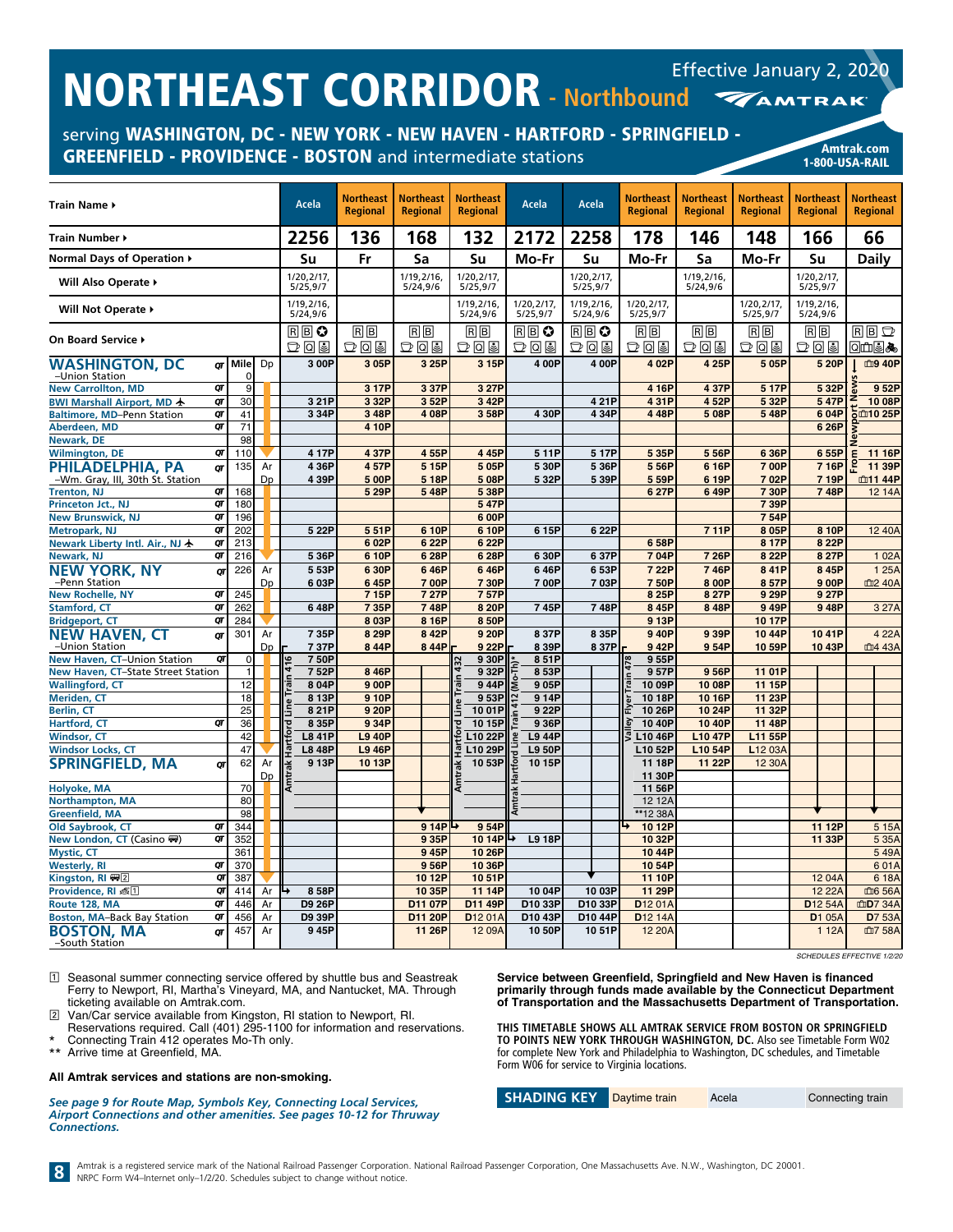serving BOSTON - PROVIDENCE - GREENFIELD - SPRINGFIELD - HARTFORD - NEW HAVEN - NEW YORK - WASHINGTON, DC and intermediate stations Amtrak.com

# **Service on Northeast Corridor Trains**

- **R** Coaches: Reservations required.<br>**R** Business class service available.
- **Business class service available. Reservations required.** For more information visit **[Amtrak.com/business-class.](https://www.amtrak.com/business-class)**
- $\bullet$  First class service available.  $\mathbb{D}$  **Café service.** Table seating offering a variety of meals, snacks and beverages for sale. For more information, visit **[Amtrak.com/café](https://www.amtrak.com/onboard/meals-dining/cafe-car.html).**
- Q Amtrak Quiet Car.
- $\overline{m}$  Checked baggage at select stations.
- Wi-Fi available.
- On Board Bicycle Racks: We offer a number of different services to transport your bike onboard. Each train has different equipment and loading procedures that dictate what service will be offered. Reservations are required and additional charges apply. Visit amtrak.com/bikes for all the details before you book your trip.

#### **All Amtrak services and stations are non-smoking.**

#### *See pages 10-12 for Thruway Connections.*

**Service between Greenfield, Springfield and New Haven is financed primarily through funds made available by the Connecticut Department of Transportation and the Massachusetts Department of Transportation.**



- **L** Stops to receive and discharge passengers;
- train may leave before time shown.
- **R** Stops only to receive passengers.

# **Amtrak 30th Street Station-Center City Rail Transfer**

**图 Ferry connection** 

QT Quik-Trak self-serve ticketing kiosk

Amtrak tickets to and from Philadelphia are honored for a transfer between Gray 30th Street Station (Upper Level platforms) and either Suburban Station or Jefferson Station (Pennsylvania Convention Center) via the frequent commuter rail service operated by SEPTA. Your Amtrak ticket, ticket receipt or eTicket travel document must be presented to the SEPTA conductor and remain visible while on board. For additional details, call SEPTA at (215) 580-7800.

## **Additional Northeast Corridor Stations**

The following stations are also served, a change of trains is required: Cornwells Heights, PA; North Philadelphia, PA; and Newark, DE.

**WAMTRAK** 

Effective January 2, 2020



## **Connecting Local Services**

#### *Boston*

**Massachusetts Bay Transportation Authority** (commuter rail, subway, light rail & bus): (617) 222-3200 or (800) 392-6100; www.mbta.com

#### *New Haven*

**Shore Line East** (commuter rail): in Connecticut (800) ALL-RIDE; outside Connecticut (203) 777-RIDE; www.shorelineeast.com **Connecticut Transit** (bus service): (203) 624-0151

#### *New York*

**Metro-North Railroad:** (800) 638-7646 or (212) 532-4900; www.mta.info

**Long Island Rail Road (LIRR)** (commuter rail): (718) 217-LIRR; www.mta.info

**NJ TRANSIT** (commuter rail & bus): (973) 275-5555; www.NJtransit.com

**New York City Transit** (subway & bus): (718) 330-1234; www.mta.info

#### *Newark*

**NJ TRANSIT** (commuter rail, subway & bus): (973) 275-5555; www.NJtransit.com

**Port Authority Trans-Hudson Corporation (PATH)** (subway): (800) 234-PATH; www.panynj.gov/path

### *Philadelphia*

**Southeastern Pennsylvania Transportation Authority (SEPTA)**  (commuter rail, light rail, subway & bus): (215) 580-7800; www.septa.org

#### *Wilmington*

**DART First State (DART)** (commuter rail & bus); 1-800-652-DART; www.DartFirstState.com

### *Baltimore*

**MARC** (commuter rail): (800) 325-RAIL; www.mtamaryland.com **Maryland Transit Administration (MTA)** (bus, light rail & subway): in the Baltimore metropolitan area: (800) 543-9809; other areas: (410) 539-5000; www.mtamaryland.com

#### *Washington*

**MARC** (commuter rail): (800) 325-RAIL; www.mtamaryland.com **Virginia Railway Express** (commuter rail): (800) RIDE-VRE; www.vre.org

**Metrorail & Metrobus** (subway & bus): (202) 637-7000; www.wmata.com

# **Airport Connections**

#### *Newark Liberty International Airport*

Convenient transfers between Amtrak Newark Liberty International Airport station and airline terminals via AirTrain.

# *Philadelphia International Airport*

Convenient transfers between Gray 30th Street station and airline terminals via SEPTA Airport Line trains.

# *Wilmington New Castle Airport*

Convenient transfers between the Amtrak Station Wilmington and the airline terminal at the Wilmington New Castle Airport via DART bus 22.

#### *BWI Thurgood Marshall Airport*

Convenient transfers between Amtrak station and airline terminals via free shuttle bus.

**THIS TIMETABLE SHOWS ALL AMTRAK SERVICE FROM BOSTON OR SPRINGFIELD TO POINTS NEW YORK THROUGH WASHINGTON, DC.**  Also see Timetable Form W02 for complete New York and Philadelphia to Washington, DC schedules, and Timetable Form W06 for service to Virginia locations.

9 Amtrak is a registered service mark of the National Railroad Passenger Corporation. National Railroad Passenger Corporation, One Massachusetts Ave. N.W., Washington, DC 20001.<br>NRPC Form W4-Internet only-1/2/20. Schedules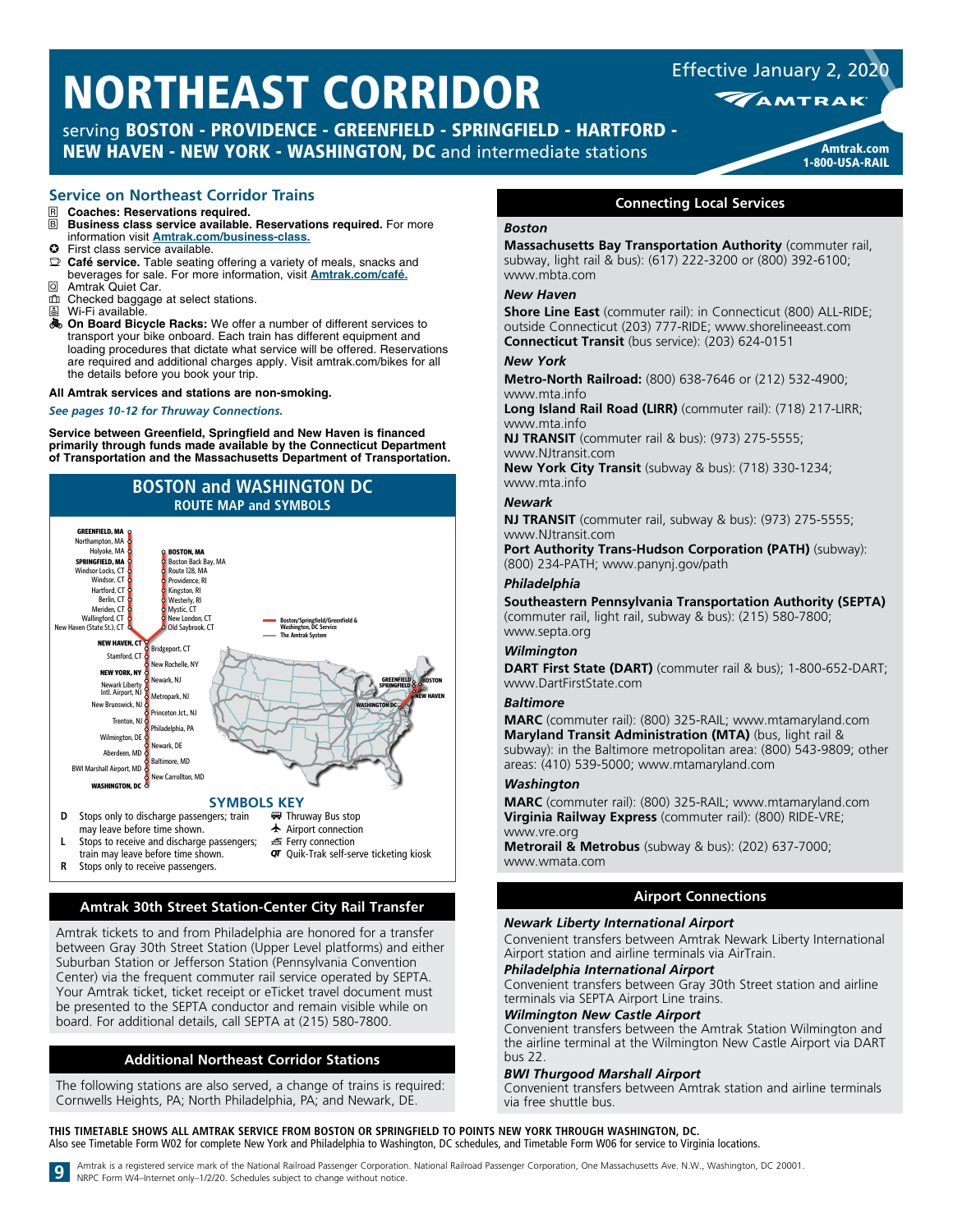serving BOSTON - PROVIDENCE - GREENFIELD - SPRINGFIELD - HARTFORD - NEW HAVEN - NEW YORK - WASHINGTON, DC and intermediate stations Amtrak.com



Effective January 2, 2020

1-800-USA-RAIL

# **Thruway Connections**

# **Manchester • Boston** *(Boston Express)*

| Thruwav Number ▶                |                | 8223    | 8227     | 8333  | 8355     | 8225   | 8231   | 8235  | 8237  | 8363  |
|---------------------------------|----------------|---------|----------|-------|----------|--------|--------|-------|-------|-------|
| Days of Operation ▶             |                | Dailv   | Dailv    | Mo-Fr | Dailv    | Dailv  | Dailv  | Daily | Daily | Daily |
| <b>Manchester, NH</b>           | D <sub>D</sub> | 5 30A   |          | 610A  | 650A     |        | 9 25AI | 30A   | 2 10P | 5 10P |
| Nashua, NH                      | Dp             |         | 600A     | 640A  | $720$ AL | 9 00A  |        | 1201P | 3 00P |       |
| <b>Boston, MA-South Station</b> | Ar             | $710$ A | $710$ AI | 8 30A | 9 0 5 A  | 10 15A | 10 50A | 05P   | 4 05P | 6 35P |

**SHADING KEY**

Thruway and connecting service

### **Boston • Manchester** *(Boston Express)*

| Thruway Number                  |          | 8418  | 8318    | 8312             | 8326  | 8234  | 8232         | 8350  | 8368  | 8362         | 8344   | 8336  | 8228  | 8370   |
|---------------------------------|----------|-------|---------|------------------|-------|-------|--------------|-------|-------|--------------|--------|-------|-------|--------|
| Davs of Operation ▶             |          | Dailv | Daily   | Dailv            | Daily | Dailv | <b>Daily</b> | Dailv | Mo-Fr | Mo-Fr        | SaSu   | Mo-Fr | Daily | Daily  |
| <b>Boston, MA-South Station</b> | `~<br>טע | 845A  | 10 15Al | 45A <sub>1</sub> | 15P   | 245P  | 3 00P        | 4 00P | 4 30P | 5 45P        | › 45Pl | 6 20P | 730P  | 945P   |
| Nashua, NH                      | mι.      | 945AL | 15A     | 12 45P l         | 2 15P | 3 50P |              |       |       | 700PI        | 6 45Pl | 735P  | 8 30P | 10 45P |
| <b>Manchester, NH</b>           | mι       |       | 45A     |                  | 245P  |       | 15P          | 5 15P | 6 00P | <b>730Pr</b> |        | 805P  | 9 00P | 11 15P |

# **Berlin • Concord • Boston** *(Concord Coach)*

| Thruway Number ▶                |    | 8319  | 8321  | 8325  | 8327  | 8329  | 8331   | 8335    | 8339   | 8341  | 8343         | 8345   | 8347         |
|---------------------------------|----|-------|-------|-------|-------|-------|--------|---------|--------|-------|--------------|--------|--------------|
| Days of Operation ▶             |    | Mo-Fr | Daily | Mo-Fr | Daily | Daily | Daily  | Daily   | Daily  | Daily | <b>Daily</b> | Daily  | <b>Daily</b> |
| <b>Berlin, NH</b>               | Dp |       |       |       |       |       |        | 740A    |        |       |              |        |              |
| <b>North Conway, NH</b>         |    |       |       |       |       |       |        | 8 30A   |        |       |              | *2 35P |              |
| Conway, NH                      |    |       |       |       |       |       |        | 8 4 5 A |        |       |              | *2 50P |              |
| <b>New Hampton, NH</b>          |    |       |       |       |       |       |        | 10 00A  |        |       |              | *4 05P |              |
| <b>Littleton, NH</b>            |    |       |       |       |       |       | 6 50A  |         |        |       | 12 55P       |        |              |
| Lincoln, NH                     |    |       |       |       |       |       | 7 25A  |         |        |       | 1 30Pl       |        |              |
| <b>Plymouth, NH</b>             |    |       |       |       |       |       | 8 00A  |         |        |       | 200P         |        |              |
| <b>Tilton, NH</b>               |    |       |       |       |       |       | 8 25A  |         |        |       | 2 25P        | *4 20P |              |
| <b>Concord, NH</b>              |    | 3 30A | 5 00A | 6 00A | 7 00A | 8 00A | 9 00A  | 11 00A  | 1 00Pl | 200P  | 3 00P        | 5 00P  | 7 00P        |
| <b>Boston, MA-South Station</b> | Ar | 5 20A | 6 35A | 7 50A | 845A  | 9 30A | 10 20A | 12 20P  | 2 20P  | 3 20P | 4 20P        | 6 20P  | 8 35P        |

## **\* Serves this stop Fridays and Sundays Only.**

# **Boston • Concord • Berlin** *(Concord Coach)*

| Thruway Number ▶                |    | 8320  | 8322         | 8324         | 8328  | 8330  | 8360         | 8332         | 8334         | 8366         | 8338         | 8340   |
|---------------------------------|----|-------|--------------|--------------|-------|-------|--------------|--------------|--------------|--------------|--------------|--------|
| Days of Operation ▶             |    | Dailv | <b>Daily</b> | <b>Daily</b> | Daily | Daily | <b>Daily</b> | <b>Daily</b> | <b>Daily</b> | <b>Daily</b> | <b>Daily</b> | Daily  |
| <b>Boston, MA-South Station</b> | Dp | 8 00A | 10 00A       | 12 01 P      | 2 15P | 3 15P | 4 15P        | 5 15P        | 6 15P        | 715P         | 8 15P        | 10 00P |
| <b>Concord, NH</b>              |    | 9 50A | 11 15A       | 15PI         | 3 30P | 4 35P | 5 35P        | 6 30P        | 7 35P        | 8 30P        | 9 30P        | 11 20P |
| <b>Tilton, NH</b>               |    |       | *11 55A      |              |       |       | 6 00P        |              | 8 00P        |              |              |        |
| <b>Plymouth, NH</b>             |    |       |              |              |       |       |              |              | 8 30P        |              |              |        |
| Lincoln, NH                     |    |       |              |              |       |       |              |              | 9 00P        |              |              |        |
| <b>Littleton, NH</b>            |    |       |              |              |       |       |              |              | 9 30P        |              |              |        |
| <b>New Hampton, NH</b>          |    |       | *12 15P      |              |       |       | 6 20P        |              |              |              |              |        |
| Conway, NH                      |    |       | *1 20P       |              |       |       | 7 30P        |              |              |              |              |        |
| <b>North Conway, NH</b>         |    |       | *1 35P       |              |       |       | 740P         |              |              |              |              |        |
| Berlin, NH                      | Ar |       |              |              |       |       | 8 40P        |              |              |              |              |        |

**\* Serves this stop Fridays and Sundays Only.**

# **New London • Foxwoods Casino** *(Southeast Area Transit)*

| 8154         | 8156  | 8158  | 8160                | 8162  | 8164  | 8166  | 8174   | 8176                                  |                                                                     | <b>Thruwav Number</b>      |    | 8155  | 8157   | 8159   | 8161  | 8163                              | 8171   | 8167   | 8169  |
|--------------|-------|-------|---------------------|-------|-------|-------|--------|---------------------------------------|---------------------------------------------------------------------|----------------------------|----|-------|--------|--------|-------|-----------------------------------|--------|--------|-------|
| <b>Daily</b> | Daily | Daily | Daily               |       |       |       |        | Mo-Sa   Mo-Sa   Mo-Sa   Mo-Sa   Mo-Sa |                                                                     | <b>Davs of Operation</b>   |    | Daily | Daily  | Dailv  | Daily | l Mo-Sa l Mo-Sa l Mo-Sa l Mo-Sa l |        |        |       |
| 6 00A        |       |       | 8 00A 10 00A 12 00N | 2 00P | 4 00P | 6 00P | 8 00PL |                                       |                                                                     | 10 00Pl Dp INew London, CT | Ar | 58A   | 9 58AI | 11 58A | 58PI  | 3 58PI                            | 5 58PI | 7 58Pl | 9 58P |
| 6 55A        |       |       | 8 55A 10 55A 12 55P | 2 55P | 455P  | 6 55P | 8 55P  |                                       | <b>10 45PL Ar Foxwoods Casino, CT</b><br>-Foxwoods Resort<br>Casino |                            | Dp | 705A  | 9 05AL | 11 05A | 05P   | 305P                              | 505P   | 705P   | 9 05P |

# **Portsmouth • Newburyport • Boston** *(C&J)*

| <b>Thruwav Number ▶</b>         |                | 8743  | 8747         | 8749   | 8751  | 8755   |               | 8759  | 8761  |         | 8763          | 8765    | 8767  | 8769    | 877'   | 8775         |
|---------------------------------|----------------|-------|--------------|--------|-------|--------|---------------|-------|-------|---------|---------------|---------|-------|---------|--------|--------------|
| Davs of Operation ▶             |                | Daily | <b>Daily</b> | Mo-Fr  | Mo-Fr | Mo-Fr  | <b>SaSuHo</b> | Mo Fr | Dailv | Mo-Fr   | <b>SaSuHo</b> | Daily   | Daily | Daily   | Daily  | <b>Daily</b> |
| Portsmouth, NH                  | Dp             | 300A  | 5 00A        | 5 30Al | 6 20A | 7 00AI | 700AI         | 7 30A | 8 00A | 9 00A   | 9 00A         | 1 00A   | 00Pl  | 3 OOP I | 5 00Pl | 800P         |
| Newburyport, MA                 | D <sub>D</sub> | 3 30A | 530A.        | 6 00A  | 650A  | 730Al  | $-30A1$       | 8 00A | 8 30A | 9 30A   | 9 30A         | 1 30A   | 30P   | 3 30Pl  | 5 30Pl | 8 30P        |
| <b>Boston, MA-South Station</b> | Αr             | 440A  | 640A         | 700Al  | 750A  | 8 30A  | 840A          | 9 00A | 940A  | 10 15AL | 10 40A        | 12 40Pl | 240P  | + 40P   | 340P   | 940P         |

**NOTE—C&J offers Wi-Fi on board buses operating between Portsmouth and Boston.**

# **Boston • Newburyport • Portsmouth** *(C&J)*

| Thruway Number ▶                |                | 8746    | 8748    | 8750         | 8752         | 8754  | 8756  | 8760  | 8762     | 8764         | 8766   | 8768   | 8770    | 8772  |
|---------------------------------|----------------|---------|---------|--------------|--------------|-------|-------|-------|----------|--------------|--------|--------|---------|-------|
| Davs of Operation ▶             |                | Daily   | Dailv   | <b>Daily</b> | <b>Daily</b> | Mo-Fr | Dailv | Daily | Dailv    | <b>Daily</b> | Daily  | Daily  | Daily   | Daily |
| <b>Boston, MA-South Station</b> | D <sub>D</sub> | $'$ 00A | 9 00A   | 00P          | 3 00P        | 4 00P | 5 00P | 6 00P | $700P_1$ | 8 00P        | 9 00P  | 10 00P | 1 00P   | 00A   |
| Newburyport, MA                 | Ar             | 8 10A   | 10 10A  | 2 10Pl       | 3 50P        | 4 50P | 6 00P | 640P  | 7 50P    | 9 10P        | 10 10P | 10P    | 12 10A  | 2 10A |
| <b>Portsmouth, NH</b>           | Ar             | 9 35A.  | 10 35A) | 2 35P        | 4 35P        | 535P  | 635P  | 735P  | 8 35P    | 935P         | 10 35P | 35P    | 12 35A. | 2 35A |

# **NOTE—C&J offers Wi-Fi on board buses operating between Boston and Portsmouth.**

10 Amtrak is a registered service mark of the National Railroad Passenger Corporation. National Railroad Passenger Corporation, One Massachusetts Ave. N.W., Washington, DC 20001.<br>NRPC Form W4-Internet only-1/2/20. Schedule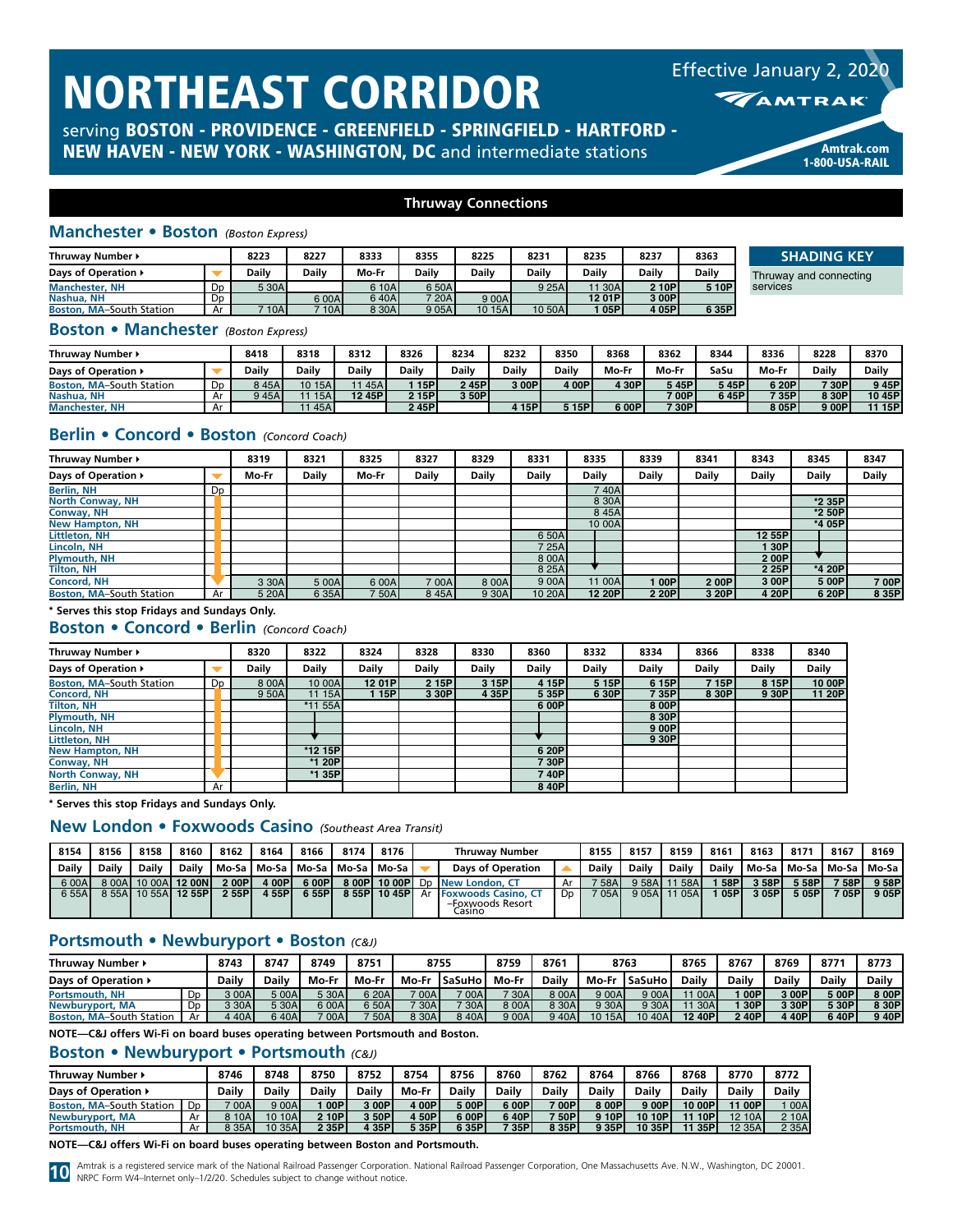serving BOSTON - PROVIDENCE - GREENFIELD - SPRINGFIELD - HARTFORD -

NEW HAVEN - NEW YORK - WASHINGTON, DC and intermediate stations Amtrak.com

# Effective January 2, 2020 **MAMTRAK**

1-800-USA-RAIL

# **Philadelphia and Atlantic City Connections - NJ TRANSIT Service**

*Through ticketing available from Amtrak ticket offices. NJ TRANSIT trains do not offer food service or checked baggage service. Schedules are subject to change. For further information call NJ TRANSIT at (973) 275-5555 or visit NJTransit.com.*

| Philadelphia • Cherry Hill • Atlantic City Ho-Operates on major holidays. Visit NJTransit.com for details. |  |  |  |
|------------------------------------------------------------------------------------------------------------|--|--|--|
|------------------------------------------------------------------------------------------------------------|--|--|--|

| NJ Transit Train Number >              |    | 4611   | 4613    | 4617   | 4623    | 4627  | 4631  | 4633  | 4635  | 4639  | 4641   | 4643          | 4651       |
|----------------------------------------|----|--------|---------|--------|---------|-------|-------|-------|-------|-------|--------|---------------|------------|
| Days of Operation ▶                    |    | Mo-Fr  | Mo-Fr   | Mo-Fr  | Mo-Fr   | Mo-Fr | Mo-Fr | Mo-Fr | Mo-Fr | Mo Fr | Mo-Fr  | Mo-Fr         | Mo-Fr      |
| Philadelphia, PA-Gray 30th Street Sta. | Dp | 5 37A  | 6 31A   | 8 59A  | 11 23A  | 45P   | 3 19P | 447P  | 5 46P | 7 12P | 844P   | 10 50P        | 12 50A     |
| Pennsauken, NJ-Transit Center          |    | 5 58A  | 6 52A   | 9 20A  | 11 44AI | 206P  | 3 40P | 5 08P | 6 07P | 7 33P | 9 05P  | 11 11 P       | 1 11A      |
| Cherry Hill, NJ                        |    | 6 06A  | 6 59A   | 9 27A  | 11.51A  | 2 13P | 3 47P | 5 15P | 6 14P | 740P  | 9 12P  | 11 18P        | 18A        |
| Lindenwold, NJ                         |    | 6 16A  | 7 10A   | 9 37A  | 12 02P  | 2 23P | 3 58P | 5 26P | 6 25P | 751P  | 9 23P  | 11 29P        | 129A       |
| Atco, NJ                               |    | 6 24A  | 7 17AL  | 947A   | 12 12Pl | 2 30P | 4 05P | 5 36P | 6 32P | 7 58P | 9 30P  | 11 36P        | 136A       |
| Hammonton, NJ                          |    | 6 37A  | 732A    | 10 01A | 12 26P  | 243P  | 4 18P | 5 50P | 645P  | 8 11P | 944P   | 11 49P        | <b>50A</b> |
| <b>Egg Harbor City, NJ</b>             |    | 648A   | 742A)   | 10 11A | 12 36P  | 2 54P | 4 29P | 6 00P | 6 56P | 8 22P | 9 54P  | <b>12 00N</b> | 2 00A      |
| Absecon, NJ                            |    | 7 02Al | 753A1   | 10 21A | 12 50P  | 3 08P | 4 39P | 6 14P | 7 06P | 8 32P | 10 05P | 12 10A        | 2 12A      |
| <b>Atlantic City, NJ</b>               | Ar | 7 16A  | 8 0 6 A | 10 35A | 03PI    | 3 21P | 4 52P | 6 28P | 7 23P | 8 46P | 10 18P | 12 23A        | 2 2 8 A    |

| NJ Transit Train Number >              |    | 4661   | 4669   | 4671    | 4673    | 4677   | 4679   | 4683   | 4685   | 4687   | 4689   | 4693    | 4697   |
|----------------------------------------|----|--------|--------|---------|---------|--------|--------|--------|--------|--------|--------|---------|--------|
| Days of Operation ▶                    |    | SaSuHo | SaSuHo | SaSuHo  | SaSuHo  | SaSuHo | SaSuHo | SaSuHo | SaSuHo | SaSuHo | SaSuHo | SaSuHo  | SaSuHo |
| Philadelphia, PA-Gray 30th Street Sta. | Dp | 5 38A  | 8 58A  | 10 17A  | 12 05Pl | 42P    | 2 38P  | 442Pl  | 541P   | 701PI  | 755P   | 9 52P   | 11 40P |
| Pennsauken, NJ-Transit Center          |    | 5 59A  | 9 19A  | 10 38A  | 12 26PI | 203P   | 2 59P  | 5 03P  | 6 02P  | 7 22Pl | 8 16P  | 10 13P  | 12 01A |
| Cherry Hill, NJ                        |    | 6 06A  | 9 26A  | 10 45A  | 12 33PI | 2 10P  | 3 06P  | 5 10P  | 6 09P  | 7 29P  | 8 23P  | 10 20P  | 12 08A |
| Lindenwold, NJ                         |    | 6 16A  | 9 37A  | 10 56A  | 12 44P  | 2 21P  | 3 16P  | 5 21P  | 6 20P  | 740PI  | 8 34P  | 10 31P  | 12 19A |
| Atco, NJ                               |    | 6 23A  | 947A   | 11 03A  | 12 51P  | 2 28P  | 3 24P  | 5 32P  | 6 27P  | 747PI  | 841P   | 10 41P  | 12 26A |
| Hammonton, NJ                          |    | 6 36A  | 10 01A | 11 17AI | 12P     | 241P   | 3 37P  | 545P   | 640P   | 8 01P  | 8 54P  | 10 55P  | 12 40A |
| Egg Harbor City, NJ                    |    | 647A   | 10 11A | 11 27A  | 23PI    | 2 52P  | 3 48P  | 5 56P  | 6 51P  | 8 15P  | 9 05P  | 11 05PI | 12 50A |
| Absecon, NJ                            |    | 701AI  | 10 21A | 11 38A  | 33P     | 3 06P  | 4 02P  | 6 10P  | 701P   | 8 25P  | 9 15P  | 11 15P  | 1 02A  |
| <b>Atlantic City, NJ</b>               | Ar | 7 15Al | 10 35A | 11 51Al | 43PI    | 3 20P  | 4 16P  | 6 24P  | 7 14P  | 8 39P  | 9 29P  | 11 29P  | 18A    |

# **Atlantic City • Cherry Hill • Philadelphia Ho**-Operates on major holidays. Visit NJTransit.com for details.

| NJ Transit Train Number ▶              |    | 4600        | 4652    | 4608    | 4612  | 4616    | 4620   | 4624   | 4628  | 4630  | 4632  | 4634              | 4638  | 4642   |
|----------------------------------------|----|-------------|---------|---------|-------|---------|--------|--------|-------|-------|-------|-------------------|-------|--------|
| Days of Operation ▶                    |    | Mo-Fr       | Mo-Fr   | Mo Fr   | Mo-Fr | Mo Fr   | Mo-Fr  | Mo-Fr  | Mo-Fr | Mo-Fr | Mo Fr | Mo-Fr             | Mo-Fr | Mo-Fr  |
| <b>Atlantic City, NJ</b>               | Dp | 12 43A      | ∣ 53Al  | 4 3 3 A | 640A  | 8 53A   | 11 18A | 12 29P | 246P  | 3 36P | 442P  | 552P              | 8 10P | 10 42P |
| Absecon, NJ                            |    | 12 52Al     | 2 0 2 A | 4 4 2 A | 649A  | 9 0 2 A | 11 27A | 12 38P | 2 55P | 3 45P | 451P  | 601P              | 8 19P | 10 51P |
| <b>Egg Harbor City, NJ</b>             |    | $\log 02$ A | 2 12A   | 4 52A   | 700A  | 9 13A   | 11 38A | 12 48P | 3 06P | 3 56P | 5 02P | 6 12P             | 8 34P | 11 02P |
| <b>Hammonton, NJ</b>                   |    | 13A         | 2 23A   | 5 02A   | 711A  | 9 24A   | 1149A  | 12 59P | 3 17P | 4 07P | 5 13P | 6 23P             | 8 45P | 11 13P |
| Atco, NJ                               |    | 26A         | 2 3 6 A | 5 15A   | 728A  | 9 37A   | 12 02P | 12P    | 3 30P | 4 24P | 5 26P | 641P              | 8 58P | 11 26P |
| Lindenwold, NJ                         |    | 34A         | 244A    | 5 22A   | 7 36A | 945A    | 12 09P | 120P   | 3 38P | 4 32P | 5 34P | 648P              | 905P  | 11 37P |
| Cherry Hill, NJ                        |    | 45A         | 2 54A   | 5 32A   | 746A  | 9 55A   | 12 20P | 30P    | 3 51P | 442P  | 544P  | 6 59P             | 9 16P | 11 47P |
| Pennsauken, NJ-Transit Center          |    | 55AI        | 3 0 1 A | 5 39A   | 7 53A | 10 02A  | 12 27P | 37P    | 3 58P | 449P  | 551P  | 706P              | 9 23P | 11 54P |
| Philadelphia, PA-Gray 30th St. Sta. Ar |    | 2 2 1 A     | 3 26A   | 6 04A   | 8 18A | 10 27A  | 12 52P | 202P   | 4 22P | 5 14P | 6 16P | <sup>7</sup> 30Pr | 948P  | 12 19A |

| NJ Transit Train Number ▶              |    | 4600    | 4652    | 4662   | 4664    | 4668    | 4670   | 4674   | 4678   | 4680          | 4682   | 4684          | 4688   | 4692   |
|----------------------------------------|----|---------|---------|--------|---------|---------|--------|--------|--------|---------------|--------|---------------|--------|--------|
| Days of Operation ▶                    |    | SaSuHo  | SaSuHo  | SaSuHo | SaSuHo  | SaSuHo  | SaSuHo | SaSuHo | SaSuHo | <b>SaSuHo</b> | SaSuHo | <b>SaSuHo</b> | SaSuHo | SaSuHo |
| <b>Atlantic City, NJ</b>               | Dp | 12 43A  | 53A     | 6 39A  | 747A    | 8 53A   | 10 55A | 12 31P | 244P   | 3 40P         | 4 38P  | 548P          | 7 44P  | 948P   |
| Absecon, NJ                            |    | 12 52A  | 2 0 2 A | 648A   | 7 56A)  | 9 0 2 A | 11 04A | 12 40P | 2 53P  | 3 49P         | 447P   | 557P          | 7 53P  | 957P   |
| Egg Harbor City, NJ                    |    | 102A    | 2 12A   | 6 59A  | 8 0 7 A | 9 13A   | 11 15A | 12 50P | 3 04P  | 4 00P         | 4 58P  | 608P          | 8 04P  | 10 08P |
| Hammonton, NJ                          |    | 13A     | 2 2 3 A | 710A   | 8 18A   | 9 24A   | 11 30A | 101P   | 3 15P  | 4 11P         | 5 09P  | 6 19P         | 8 15P  | 10 19P |
| Atco, NJ                               |    | 26A     | 2 3 6 A | 7 23A  | 8 3 1 A | 9 37A   | 11 43A | 14P    | 3 32P  | 4 24P         | 5 22P  | 636P          | 8 32P  | 10 32P |
| Lindenwold, NJ                         |    | 34A     | 244A    | 731A   | 8 39A   | 945A    | 11 50A | 1 22P  | 3 40P  | 4 3 1 P       | 5 30P  | 643P          | 8 43P  | 10 39P |
| Cherry Hill, NJ                        |    | 45A     | 2 54A   | 741Al  | 849A    | 9 55A   | 12 01P | 32P    | 3 50P  | 4 4 2 P       | 540P   | 6 54P         | 8 53P  | 10 50P |
| Pennsauken, NJ-Transit Center          |    | 55A     | 301A    | 748A   | 8 56A   | 10 02A  | 12 08P | 39P    | 3 57P  | 449P          | 547Pl  | 701P          | 9 00P  | 10 57P |
| Philadelphia, PA-Gray 30th St. Sta. Ar |    | 2 2 1 A | 3 26A   | 8 13A  | 9 21A   | 10 27A  | 12 33P | 204P   | 4 22P  | 5 14P         | 6 12Pl | 726P          | 9 25P  | 11 22P |

### **SHADING KEY**

Thruway and connecting services

**THIS TIMETABLE SHOWS ALL AMTRAK SERVICE FROM BOSTON OR SPRINGFIELD TO POINTS NEW YORK THROUGH WASHINGTON, DC.** Also see Timetable Form W02 for complete New York and Philadelphia to Washington, DC schedules, and Timetable Form W06 for service to Virginia locations.